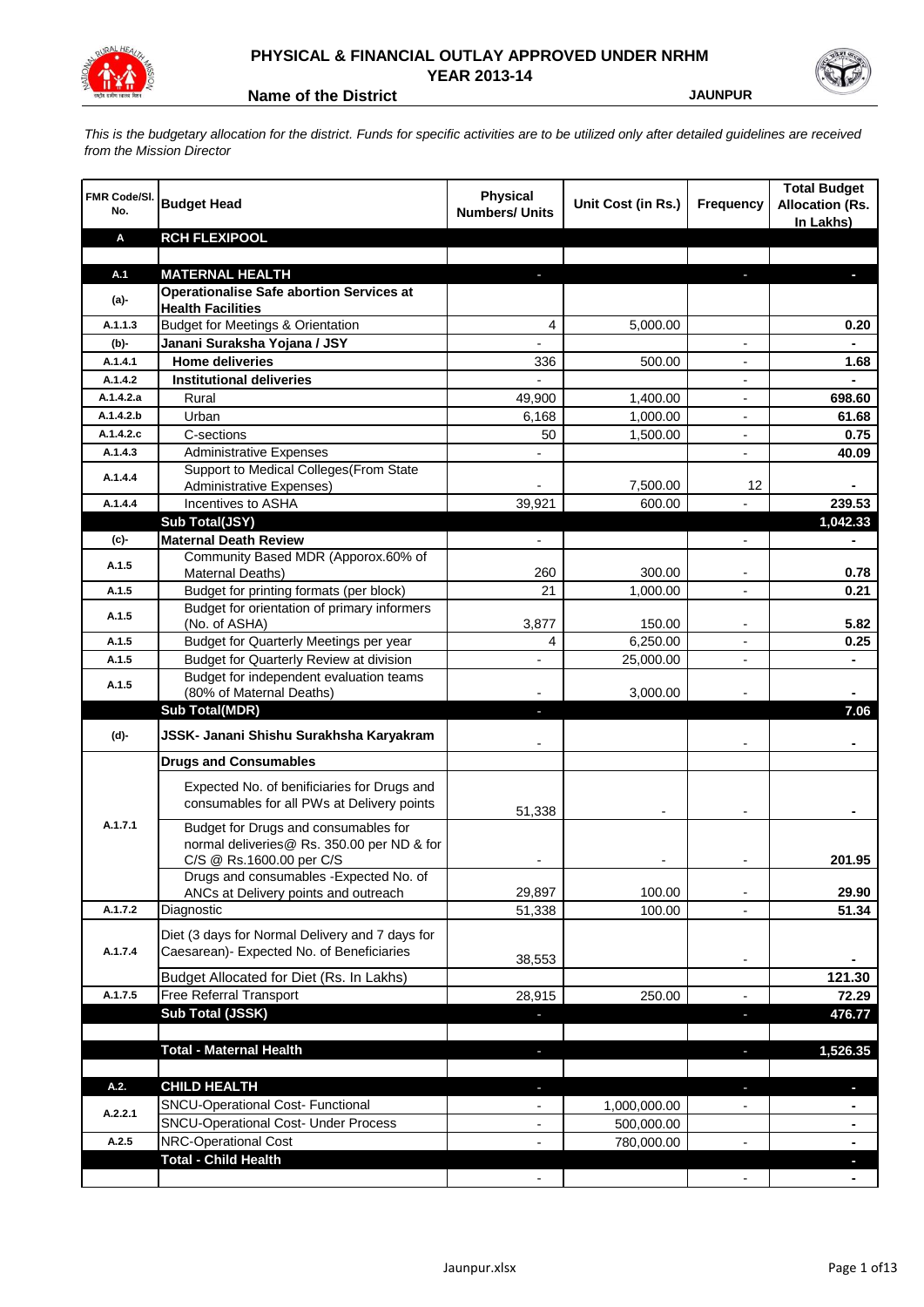| FMR Code/SI.<br>No.  | <b>Budget Head</b>                                                                                                                                                                                                                                                                                            | Physical<br><b>Numbers/ Units</b>                    | Unit Cost (in Rs.) | <b>Frequency</b>              | <b>Total Budget</b><br><b>Allocation (Rs.</b><br>In Lakhs) |
|----------------------|---------------------------------------------------------------------------------------------------------------------------------------------------------------------------------------------------------------------------------------------------------------------------------------------------------------|------------------------------------------------------|--------------------|-------------------------------|------------------------------------------------------------|
| A.3                  | <b>FAMILY PLANNING</b>                                                                                                                                                                                                                                                                                        | $\sim$                                               |                    | $\blacksquare$                | $\sim$                                                     |
| A.3.1                | <b>Terminal/Limiting Methods</b>                                                                                                                                                                                                                                                                              |                                                      |                    |                               |                                                            |
| A.3.1.1              | Orientation workshop, dissemination of<br>manuals on FP standards & quality<br>assurance of sterilisation services, fixed day<br>planning meeting                                                                                                                                                             | 1                                                    | 25,000.00          | $\overline{\phantom{a}}$      | 0.25                                                       |
| A.3.1.2              | Female Sterilisation Camps Proposed                                                                                                                                                                                                                                                                           | 374                                                  | 2,000.00           |                               | 7.48                                                       |
| A.3.1.3              | <b>NSV Camps Proposed</b>                                                                                                                                                                                                                                                                                     | 4                                                    | 3,500.00           |                               | 0.14                                                       |
| A.3.1.4              | <b>Compensation for Female Sterilisation</b>                                                                                                                                                                                                                                                                  | 14,360                                               | 1,000.00           | $\overline{\phantom{a}}$      | 143.60                                                     |
| A.3.1.5              | Compensation for male sterilization/NSV<br>Acceptance                                                                                                                                                                                                                                                         | 48                                                   | 1,500.00           |                               | 0.72                                                       |
| A.3.1.6              | Orientation Workshop on accreditation of<br>private providers to provide sterilization<br>services                                                                                                                                                                                                            | 1                                                    | 10,000.00          | $\blacksquare$                | 0.10                                                       |
| A.3.2                | <b>Spacing Methods</b>                                                                                                                                                                                                                                                                                        |                                                      |                    |                               | ٠                                                          |
| A.3.2.2              | IUD services at health facilities (including<br>fixed day services at Sub Centres-L1)                                                                                                                                                                                                                         | 47                                                   | 3,000.00           | $\overline{\phantom{a}}$      | 1.41                                                       |
| A.3.2.3              | IUD services at health facilities (including<br>fixed day services at Sub Centre-L1 ) No. of<br><b>IUCD</b> insertions                                                                                                                                                                                        | 27,800                                               | 20.00              |                               | 5.56                                                       |
| A.3.3                | POL for Family Planning/ Others (including<br>additional mobility support to surgeon's team<br>if req)-Budget given according to total nos.<br>of Female Sterilization Camps.                                                                                                                                 | 374                                                  | 1,000.00           |                               | 3.74                                                       |
| A.3.5.2              | <b>Performance rewards</b>                                                                                                                                                                                                                                                                                    |                                                      |                    |                               |                                                            |
|                      | Division level: Rs. 11.25 Lakh @ Rs.<br>62,500/- per division (Rs.20,000 for 1st, Rs.<br>15,000 for 2nd and Rs. 10,000 for 3rd<br>position for best performing tubectomy<br>surgeon at each division, Rs. 15,000 for<br>best performing NSV surgeon, and Rs.2000/-<br>for best SN and Rs.500/- for best ANM). |                                                      |                    |                               |                                                            |
|                      |                                                                                                                                                                                                                                                                                                               |                                                      | 62,500.00          |                               | ۰                                                          |
| A.3.5.3              | World Population Day' celebration                                                                                                                                                                                                                                                                             |                                                      |                    |                               |                                                            |
|                      | For District level activities                                                                                                                                                                                                                                                                                 | 1                                                    | 100,000.00         |                               | 1.00                                                       |
|                      | For Block level activities                                                                                                                                                                                                                                                                                    | 21                                                   | 10,000.00          | $\blacksquare$                | 2.10                                                       |
| A.3.5.4<br>A.3.5.4.2 | Other strategies/ activities<br>Orientation of district nodal officers for<br>change in FP Beema Policy-No. of<br>Workshops                                                                                                                                                                                   | 1                                                    | 10,000.00          |                               | 0.10                                                       |
|                      | <b>Total -Family Planning</b>                                                                                                                                                                                                                                                                                 | $\overline{\phantom{a}}$<br>$\overline{\phantom{a}}$ |                    | ٠<br>$\overline{\phantom{a}}$ | 166.20                                                     |
| A.4                  | ADOLESCENT REPRODUCTIVE AND<br><b>SEXUAL HEALTH / ARSH</b>                                                                                                                                                                                                                                                    |                                                      |                    | $\blacksquare$                |                                                            |
| A.4.1.4              | <b>Operating Expenses</b>                                                                                                                                                                                                                                                                                     |                                                      |                    |                               |                                                            |
|                      | For Existing Clinics                                                                                                                                                                                                                                                                                          | $\blacksquare$                                       | 2,500.00           | 12                            | ۰                                                          |
| A.4.2                | <b>School Health programme</b>                                                                                                                                                                                                                                                                                | $\blacksquare$                                       |                    | $\overline{a}$                |                                                            |
| A.4.2.1              | Dissemination of Guidelines for School<br>Health Programme (14 Nos. for each Block<br>and 7 Nos. for District Level)                                                                                                                                                                                          | 301                                                  | 75.00              | 1                             | 0.23                                                       |
| A.4.2.2              | Convergence Meeting at Block level (Twice<br>in a year)                                                                                                                                                                                                                                                       | 21                                                   | 2,500.00           | 2                             | 1.05                                                       |
| A.4.2.3              | Mobility Support (For Block Level)                                                                                                                                                                                                                                                                            | 21                                                   | 25,000.00          | 6                             | 31.50                                                      |
| A.4.3                | Other strategies/activities                                                                                                                                                                                                                                                                                   | $\overline{\phantom{0}}$                             |                    | -                             | ۰                                                          |
| A.4.3.2              | <b>Menstrual Hygiene</b>                                                                                                                                                                                                                                                                                      | $\overline{\phantom{a}}$                             |                    | ٠                             | ۰                                                          |
|                      | No.of Blocks                                                                                                                                                                                                                                                                                                  | $\overline{\phantom{a}}$                             |                    |                               |                                                            |
|                      | No.of ASHAs                                                                                                                                                                                                                                                                                                   | $\overline{\phantom{a}}$                             |                    |                               |                                                            |
|                      | One Planning & Sensitization meeting at<br>Dist.level @Rs.5000/-meeting                                                                                                                                                                                                                                       |                                                      | 5,000.00           |                               |                                                            |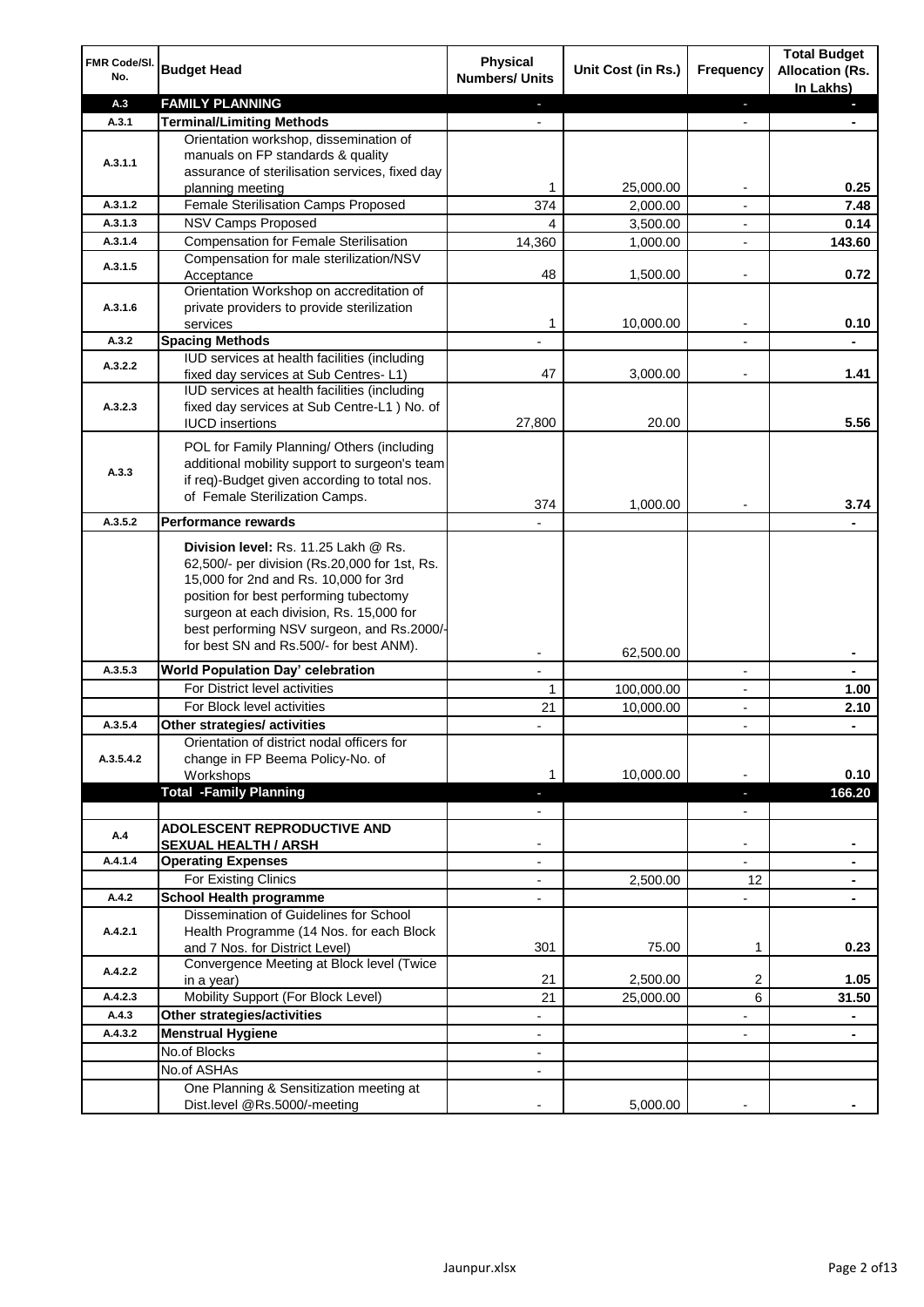| FMR Code/SI.<br>No.        | <b>Budget Head</b>                                                                                                                                        | <b>Physical</b><br><b>Numbers/ Units</b> | Unit Cost (in Rs.)     | Frequency                | <b>Total Budget</b><br><b>Allocation (Rs.</b><br>In Lakhs) |
|----------------------------|-----------------------------------------------------------------------------------------------------------------------------------------------------------|------------------------------------------|------------------------|--------------------------|------------------------------------------------------------|
|                            | One Review & Refresher meeting at<br>Dist.level @Rs.5000/-meeting                                                                                         |                                          | 5,000.00               |                          |                                                            |
|                            | Reporting Register for District & Blocks                                                                                                                  |                                          |                        |                          |                                                            |
|                            | @Rs.30/-register                                                                                                                                          |                                          | 30.00                  |                          |                                                            |
|                            | Reporting Register for ASHA @Rs.30/-regist                                                                                                                |                                          | 30.00                  | $\overline{a}$           |                                                            |
|                            | Storage Almirahs for District & Blocks<br>@Rs.5000/- Almirahs                                                                                             | $\blacksquare$                           | 5,000.00               | $\overline{\phantom{a}}$ |                                                            |
|                            | 2 Flex banner with hanging rod per                                                                                                                        |                                          |                        |                          |                                                            |
|                            | block/Dist.@Rs.500/-banner                                                                                                                                |                                          | 500.00                 |                          |                                                            |
|                            | <b>Sub-total ARSH</b>                                                                                                                                     |                                          |                        | a,                       | 32.78                                                      |
| A.5                        | <b>URBAN RCH (focus on Urban slums)</b>                                                                                                                   |                                          |                        |                          |                                                            |
| A.5.2                      | Human Resource for Urban Health                                                                                                                           |                                          |                        |                          |                                                            |
| A.5.2.1                    | Doctors/Mos                                                                                                                                               | 1                                        | 36,000.00              | 6                        | 2.16                                                       |
| A.5.2.4                    | <b>ANM</b>                                                                                                                                                | 1                                        | 9.900.00               | 6                        | 0.59                                                       |
| A.5.2.5<br>A.5.2.12        | <b>Staff Nurse</b><br>Sweeper cum Choukidar                                                                                                               | $\mathbf{1}$                             | 16,500.00              | 6                        | 0.99                                                       |
| A.5.3                      | Operating expenses for UHP and UHC                                                                                                                        | 1                                        | 4,950.00               | 6                        | 0.30<br>$\blacksquare$                                     |
|                            | Rent @7000/Month/Centre                                                                                                                                   | 1                                        | 7,000.00               | 6                        | 0.42                                                       |
|                            | Telephone Bills @ 1000/Month/Centre                                                                                                                       | 1                                        | 1,000.00               | 6                        | 0.06                                                       |
|                            | Electricity Bills @ 1500/Month/Centre                                                                                                                     | 1                                        | 1,500.00               | 6                        | 0.09                                                       |
|                            | Contingency @ 500/Month/Centre                                                                                                                            | 1                                        | 500.00                 | 6                        | 0.03                                                       |
|                            | <b>Total- Urban Health</b>                                                                                                                                | $\blacksquare$                           |                        | F                        | 4.64                                                       |
|                            |                                                                                                                                                           |                                          |                        |                          | $\blacksquare$                                             |
| A.7                        | <b>PNDT Activities</b>                                                                                                                                    | ٠                                        |                        | ×                        | ٠                                                          |
| A.7.1                      | <b>Support to PC-PNDT Cells</b>                                                                                                                           |                                          |                        | $\overline{\phantom{a}}$ | $\blacksquare$                                             |
|                            | <b>Divisional Level</b>                                                                                                                                   | $\blacksquare$                           |                        |                          | ٠                                                          |
|                            | Remuneration of Data Assistant (At Each                                                                                                                   |                                          |                        |                          |                                                            |
|                            | Division PC-PNDT Cell)<br>Contingency for the operation of cell @                                                                                         |                                          | 17,000.00              | 12                       |                                                            |
|                            | Rs.20000/-                                                                                                                                                |                                          | 20,000.00              | 1                        |                                                            |
|                            | One time office setup cost @ Rs.100000/-                                                                                                                  |                                          | 100,000.00             | 1                        |                                                            |
|                            | <b>District Level</b>                                                                                                                                     |                                          |                        |                          |                                                            |
|                            | Remuneration of Data Entry Operator (At<br>Each District PC-PNDT Cell)                                                                                    | 1                                        | 10,000.00              | 12                       | 1.20                                                       |
|                            | Contingency for the operation of cell @<br>Rs.20000/-                                                                                                     | 1                                        | 20,000.00              | 1                        | 0.20                                                       |
|                            | One time office setup cost @ Rs. 50000/-                                                                                                                  | 1                                        | 50,000.00              | 1                        | 0.50                                                       |
| A.7.2                      | <b>Other PNDT activities</b>                                                                                                                              |                                          |                        |                          |                                                            |
| A.7.2.3                    | Visit of division level inspection committees<br>(TA/DA of Additional Director will be<br>incurred from this amount) @ Rs.30000 for<br>10 visit in a year |                                          | 3,000.00               | 10                       |                                                            |
| A.7.2.8                    | Orientation of members of the district<br>advisory committees at Division Levels (No.<br>of Workshops)                                                    | -                                        | 25,000.00              | 1                        |                                                            |
|                            | District Level Sensitization (No. of                                                                                                                      |                                          |                        |                          |                                                            |
| A.7.2.10                   | Workshops)                                                                                                                                                | 1                                        | 10,000.00              |                          | 0.10                                                       |
|                            | <b>Total- PC-PNDT</b>                                                                                                                                     |                                          |                        |                          | 2.00                                                       |
|                            |                                                                                                                                                           |                                          |                        |                          |                                                            |
| A.8                        | <b>Human Resources</b>                                                                                                                                    |                                          |                        |                          | ×.                                                         |
| A.8.1                      | <b>Contractual Staff &amp; Services</b>                                                                                                                   |                                          |                        |                          |                                                            |
| A.8.1.1.1.f<br>A.8.1.1.2.f | Honoraria for ANMs at Sub Centres<br>Honoraria for Staff Nurses - SNCU                                                                                    | 115                                      | 10,000.00              | 6                        | 69.00                                                      |
| A.8.1.1.2.f                | Honoraria for Staff Nurses -NRC                                                                                                                           |                                          | 16,500.00              | 6                        |                                                            |
| A.8.1.2.1                  |                                                                                                                                                           | $\overline{\phantom{a}}$                 | 16,500.00              | 6                        |                                                            |
| A.8.1.3.5.d                | Honoraria for Laboratory Technicians<br>Honoraria for Paediatricians- Child Health                                                                        | 2                                        | 11,880.00<br>48,000.00 | 6<br>6                   | 1.43                                                       |
| A.8.1.3.7                  | Honoraria for Dental Doctors                                                                                                                              | $\blacksquare$                           | 35,000.00              | 6                        | ٠                                                          |
| A.8.1.5.8                  | Honoraria for M.O.(Training Coordinators for                                                                                                              |                                          |                        |                          |                                                            |
|                            | training NRCs/SNCUs)                                                                                                                                      |                                          | 36,000.00              | 6                        |                                                            |
| A.8.1.7.2                  | Honoraria for X-Ray Technicians                                                                                                                           |                                          | 11,800.00              | 6                        | ٠                                                          |
| A.8.1.7.4<br>A.8.1.7.4.a   | <b>School Health Teams (Exclusively for SH)</b><br><b>Honoraria for Medical Officers</b>                                                                  |                                          |                        |                          | ۰                                                          |
|                            | No. of MBBS Doctors-Existing                                                                                                                              | 7                                        | 36,000.00              | 6                        | ۰<br>15.12                                                 |
|                            | No. of MBBS Doctors-New                                                                                                                                   | 14                                       | 36,000.00              | 2                        | 10.08                                                      |
|                            |                                                                                                                                                           |                                          |                        |                          |                                                            |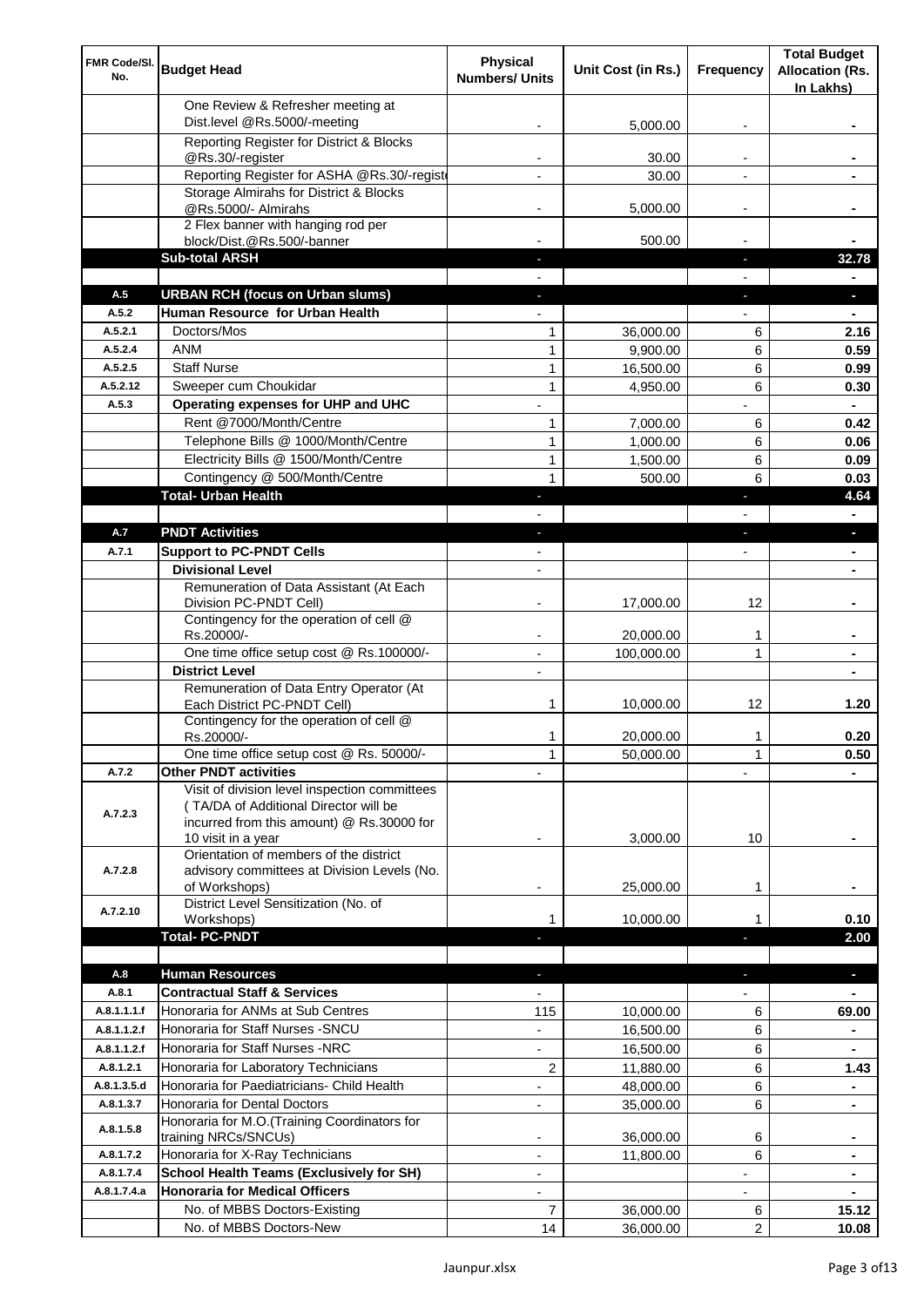| FMR Code/SI. | <b>Budget Head</b>                                        | <b>Physical</b>          |                    |                          | <b>Total Budget</b>    |
|--------------|-----------------------------------------------------------|--------------------------|--------------------|--------------------------|------------------------|
| No.          |                                                           | <b>Numbers/ Units</b>    | Unit Cost (in Rs.) | Frequency                | <b>Allocation (Rs.</b> |
|              | No. of BDS Doctors-Existing                               | 13                       | 35,000.00          | 6                        | In Lakhs)<br>27.30     |
|              | No. of AYUSH Doctors-Existing                             | 21                       | 24,000.00          | 6                        | 30.24                  |
|              | No. of AYUSH Doctors-New                                  | 21                       | 24,000.00          | 2                        | 10.08                  |
| A.8.1.7.4.b  | Honoraria for Physiotherapists                            | $\overline{\phantom{a}}$ | 11,880.00          | 6                        |                        |
| A.8.1.7.4.c  | <b>Honoraria for Dental Hygienists</b>                    | $\overline{\phantom{a}}$ | 11,880.00          | 6                        |                        |
| A.8.1.7.4.d  | Honoraria for Ophthalmic Assistants                       | 41                       | 11,880.00          | 6                        | 29.22                  |
|              | Honoraria for Staff Nurses/GNMs-Existing                  | $\overline{7}$           | 16,500.00          | 6                        | 6.93                   |
| A.8.1.7.4.e  | Honoraria for Staff Nurses/GNMs-New                       |                          | 16,500.00          | $\overline{\mathbf{c}}$  |                        |
|              | Honoraria for ANMs-Existing                               | 28                       | 10,000.00          | 6                        | 16.80                  |
| A.8.1.7.4.g  | Honoraria for ANMs-New                                    | $\overline{7}$           | 10,000.00          | $\overline{c}$           | 1.40                   |
|              | Honoraria for FP Counsellors(@ Rs.9300/-                  |                          |                    |                          |                        |
| A.8.1.7.5.1  | (Rs.9000/-Honoraria and 300/-for                          |                          |                    |                          |                        |
|              | communication support)                                    | 6                        | 9,300.00           | 6                        | 3.35                   |
| A.8.1.7.5.2  | <b>Honoraria for ARSH Counsellors</b>                     |                          | 12,000.00          | 6                        |                        |
| A.8.1.7.5.4  | <b>Honoraria for Nutritionist-NRC</b>                     |                          | 15,000.00          | 6                        | ۰                      |
|              | <b>Honoraria for Staff under Routine</b>                  |                          |                    |                          |                        |
|              | Immunization<br>Refrigerator Mechanics-District Level     |                          | 16,500.00          | 6                        |                        |
|              | Cold Chain Handlers-District Level                        | 1                        | 9,900.00           | 6                        | 0.59                   |
| A.8.1.7.7    | Vaccine Store Keepers-Division Level                      |                          | 22,000.00          | 6                        |                        |
|              | Refrigerator Mechanics-Division Level                     | $\blacksquare$           | 16,500.00          | 6                        | $\blacksquare$         |
|              | Vaccine Van Drivers-Division Level                        | $\overline{\phantom{a}}$ | 16,500.00          | 6                        | ۰                      |
|              | Cold Chain Handlers-Division Level                        | $\blacksquare$           | 9,900.00           | 6                        | ۰                      |
| A.8.1.9      | <b>Honoraria for Data Entry Operators</b>                 | 1                        | 8,800.00           | 6                        | 0.53                   |
| A.8.1.11.f   | <b>Honoraria for Caretakers-NRC</b>                       | $\overline{\phantom{a}}$ | 4,000.00           | 6                        | ä,                     |
| A.8.1.11.f   | <b>Honoraria for Cooks-NRC</b>                            |                          | 5,000.00           | 6                        |                        |
|              | <b>TOTAL - HUMAN RESOURCE</b>                             |                          |                    |                          | 222.07                 |
|              |                                                           |                          |                    |                          |                        |
| A.9          | <b>TRAINING</b>                                           | ٠                        |                    | ٠                        | ٠                      |
|              |                                                           |                          |                    |                          |                        |
| A.9.3        | <b>Maternal Health Training</b>                           | ٠                        |                    | ٠                        | ٠                      |
| A.9.3.1      | <b>Skilled Attendance at Birth / SBA</b>                  |                          |                    |                          |                        |
| A.9.3.1.1    | Setting up of SBA Training Centres                        | 1                        | 25,000.00          | $\overline{\phantom{0}}$ | 0.25                   |
|              | <b>Training of Staff Nurses in SBA</b>                    | $\blacksquare$           |                    |                          |                        |
| A.9.3.1.4    | Total Batches to be conducted (4 Per                      |                          |                    |                          |                        |
|              | Batch)@ Rs.103300/ Batch                                  | 8                        | 103,300.00         |                          | 8.26                   |
| A.9.3.4      | <b>Safe Abortion Services Training</b>                    |                          |                    |                          |                        |
|              | Training of Medical Officers in safe                      |                          |                    |                          |                        |
| A.9.3.4.2    | abortion<br>Total Batches to be conducted @ Rs.52000      |                          |                    |                          |                        |
|              | /batch                                                    |                          | 52,000.00          |                          |                        |
| A.9.3.5      | RTI / STI Training                                        |                          |                    | $\overline{\phantom{a}}$ |                        |
|              | <b>Training of Medical Officers in RTI/STI</b>            |                          |                    |                          |                        |
| A.9.3.5.3    | Total Batches to be conducted @ Rs.72600                  |                          |                    |                          |                        |
|              | /batch                                                    | 4                        | 72,600.00          |                          | 2.90                   |
|              | Sub Total - Maternal Health Training                      |                          |                    |                          | 11.42                  |
|              |                                                           |                          |                    |                          |                        |
| A.9.5        | <b>Child Health Training</b>                              |                          |                    |                          |                        |
| A.9.5.2.2    | <b>F-IMNCI Training for Medical Officers</b>              |                          |                    |                          |                        |
|              | <b>Total Training Load</b>                                |                          |                    |                          |                        |
|              | <b>Batch Size/Participants</b>                            | 16                       |                    |                          |                        |
|              | No. of Batches                                            |                          | 212,900.00         |                          |                        |
|              | Total Batches to be observed(25% of<br>organized batches) | $\blacksquare$           | 7,500.00           |                          |                        |
| A.9.5.2.3    | <b>F-IMNCI Training for Staff Nurses</b>                  | $\overline{\phantom{a}}$ |                    | $\overline{\phantom{a}}$ | $\blacksquare$         |
|              | <b>Total Training Load</b>                                | $\overline{\phantom{a}}$ |                    |                          |                        |
|              | <b>Batch Size/Participants</b>                            | $\overline{\phantom{a}}$ |                    |                          |                        |
|              | No. of Batches                                            | $\overline{\phantom{a}}$ | 206,900.00         |                          |                        |
|              | Total Batches to be observed(25% of                       |                          |                    |                          |                        |
|              | organized batches)                                        |                          | 7,500.00           |                          |                        |
| A.9.5.5.2.a  | <b>IMNCI Plus(CCSP)-10 Days TOT for</b>                   |                          |                    |                          |                        |
|              | <b>Physicians</b>                                         |                          |                    |                          |                        |
|              | <b>Total Training Load</b>                                |                          |                    |                          |                        |
|              | <b>Batch Size/Participants</b>                            | 24                       |                    |                          |                        |
|              | No. of Batches                                            |                          | 576,300.00         |                          |                        |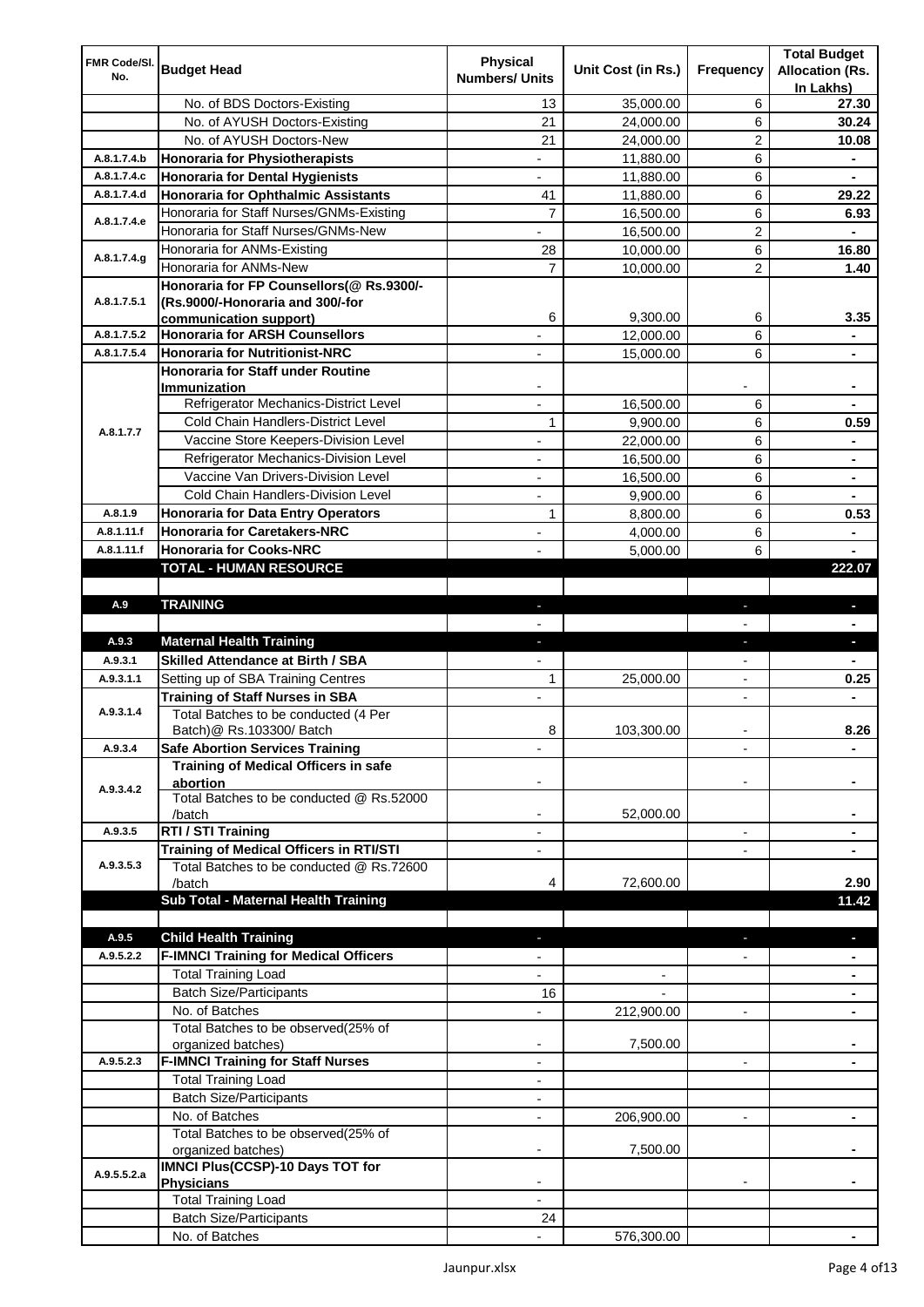| <b>FMR Code/SI.</b><br>No. | <b>Budget Head</b>                                                                  | Physical<br><b>Numbers/ Units</b> | Unit Cost (in Rs.) | Frequency                      | <b>Total Budget</b><br><b>Allocation (Rs.</b><br>In Lakhs) |
|----------------------------|-------------------------------------------------------------------------------------|-----------------------------------|--------------------|--------------------------------|------------------------------------------------------------|
|                            | Total Batches to be observed(25% of<br>organized batches)                           |                                   | 11,000.00          |                                |                                                            |
|                            | Sub Total- Child Health Training                                                    |                                   |                    |                                |                                                            |
|                            |                                                                                     |                                   |                    |                                |                                                            |
| A.9.7                      | Adolescent Reproductive and Sexual Health/<br><b>ARSH Training</b>                  |                                   |                    |                                |                                                            |
|                            | <b>ARSH training for ANMs/LHVs</b>                                                  |                                   |                    |                                |                                                            |
| A.9.7.4                    | Total Batches to be conducted@ Rs.71000/<br><b>Batch</b>                            | 3                                 | 71,000.00          |                                | 2.13                                                       |
|                            | <b>Sub Total- ARSH Training</b>                                                     |                                   |                    |                                | 2.13                                                       |
|                            |                                                                                     |                                   |                    |                                |                                                            |
| A.9.8.4.2                  | <b>Clinical Establishment Act</b>                                                   | 1                                 | 798,000.00         |                                | 7.98                                                       |
|                            | <b>TOTAL - Training</b>                                                             |                                   |                    |                                | 21.53                                                      |
|                            |                                                                                     |                                   |                    |                                |                                                            |
| A.10                       | <b>PROGRAMME MANAGEMENT</b>                                                         |                                   |                    |                                |                                                            |
| A.10.2                     | District Programme Management Support<br>Unit                                       |                                   |                    |                                |                                                            |
|                            | <b>Contractual Staffs for DPMSU</b>                                                 |                                   |                    |                                |                                                            |
| A.10.2.1                   | Honoraria for District Programme Manager                                            | 1                                 | 32,700.00          | 6                              | 1.96                                                       |
| A.10.2.2                   | Honoraria for District Accounts Manager                                             | 1                                 | 26,650.00          | 6                              | 1.60                                                       |
| A.10.2.3                   | Honoraria for District Data Manager(District<br>Data cum Account Assistant)         | 1                                 | 18,150.00          | 6                              | 1.09                                                       |
| A.10.2.7                   | Honoraria for Office Assistant                                                      | 1                                 | 7,000.00           | 6                              | 0.42                                                       |
| A.10.2.8.1                 | Operational Expenses for DPMU unit                                                  | 1                                 | 75,000.00          | 6                              | 4.50                                                       |
| A.10.2.8.2                 | Honoraria for District Community Process                                            | 1                                 |                    | 6                              | 1.60                                                       |
|                            | Manager<br>Sub Total - DPMU                                                         |                                   | 26,650.00          |                                | 11.17                                                      |
|                            |                                                                                     |                                   |                    |                                |                                                            |
| A.10.3                     | <b>Block Programme Management Unit (BPMU)</b>                                       | $\blacksquare$                    |                    | $\overline{\phantom{a}}$       | $\blacksquare$                                             |
| A.10.3.1                   | Honoraria for Block Programme Managers                                              | 20                                | 20,000.00          | 6                              | 24.00                                                      |
| A.10.3.2                   | Honoraria for Block Accounts Managers                                               | 20                                | 10,000.00          | 6                              | 12.00                                                      |
|                            | <b>Sub Total - DPMU</b>                                                             | ٠                                 |                    | J,                             | 36.00                                                      |
|                            |                                                                                     |                                   |                    |                                |                                                            |
| A.10.6                     | <b>Concurrent Audit System</b>                                                      | $\blacksquare$                    |                    | $\blacksquare$                 | ۰                                                          |
|                            | Budget For Block Units(Rs.1500 per<br>Block/Quarter)                                | 20                                | 1,500.00           | 4                              | 1.20                                                       |
|                            | Budget For District (District HO Rs.<br>4500/Month)                                 | 1                                 | 4,500.00           | 12                             | 0.54                                                       |
|                            | <b>Sub Total - Concurrent Audit</b>                                                 |                                   |                    |                                | 1.74                                                       |
|                            |                                                                                     |                                   |                    |                                |                                                            |
| A.10.7<br>A.10.7.2         | <b>Mobility Support, Field Visits</b><br>Mobility Support-DPMU/District (2 Vehicles | $\overline{\phantom{a}}$          |                    | $\overline{\phantom{a}}$       | $\blacksquare$                                             |
|                            | per District per month)                                                             | 2                                 | 25,000.00          | 12                             | 6.00                                                       |
| A.10.7.3                   | Mobility Support-BPMU/Block (1 Vehicle per<br>District per Month)                   | 20                                | 25,000.00          | 12                             | 60.00                                                      |
| A.10.7.4.1                 | Mobility Support for Div.PMU Division & AD<br>Offices( 1 vehicle per Division)      |                                   | 25,000.00          | 12                             |                                                            |
|                            | Sub Total - Mobility Support, Field Visits                                          |                                   |                    |                                | 66.00                                                      |
|                            |                                                                                     |                                   |                    |                                |                                                            |
|                            | <b>TOTAL - Programme Management</b>                                                 |                                   |                    | ı                              | 114.91                                                     |
|                            | <b>GRAND TOTAL- RCH FLEXIPOOL</b>                                                   |                                   |                    |                                |                                                            |
|                            |                                                                                     | ٠<br>$\blacksquare$               |                    | H,<br>$\overline{\phantom{a}}$ | 2,090.48                                                   |
|                            |                                                                                     |                                   |                    |                                |                                                            |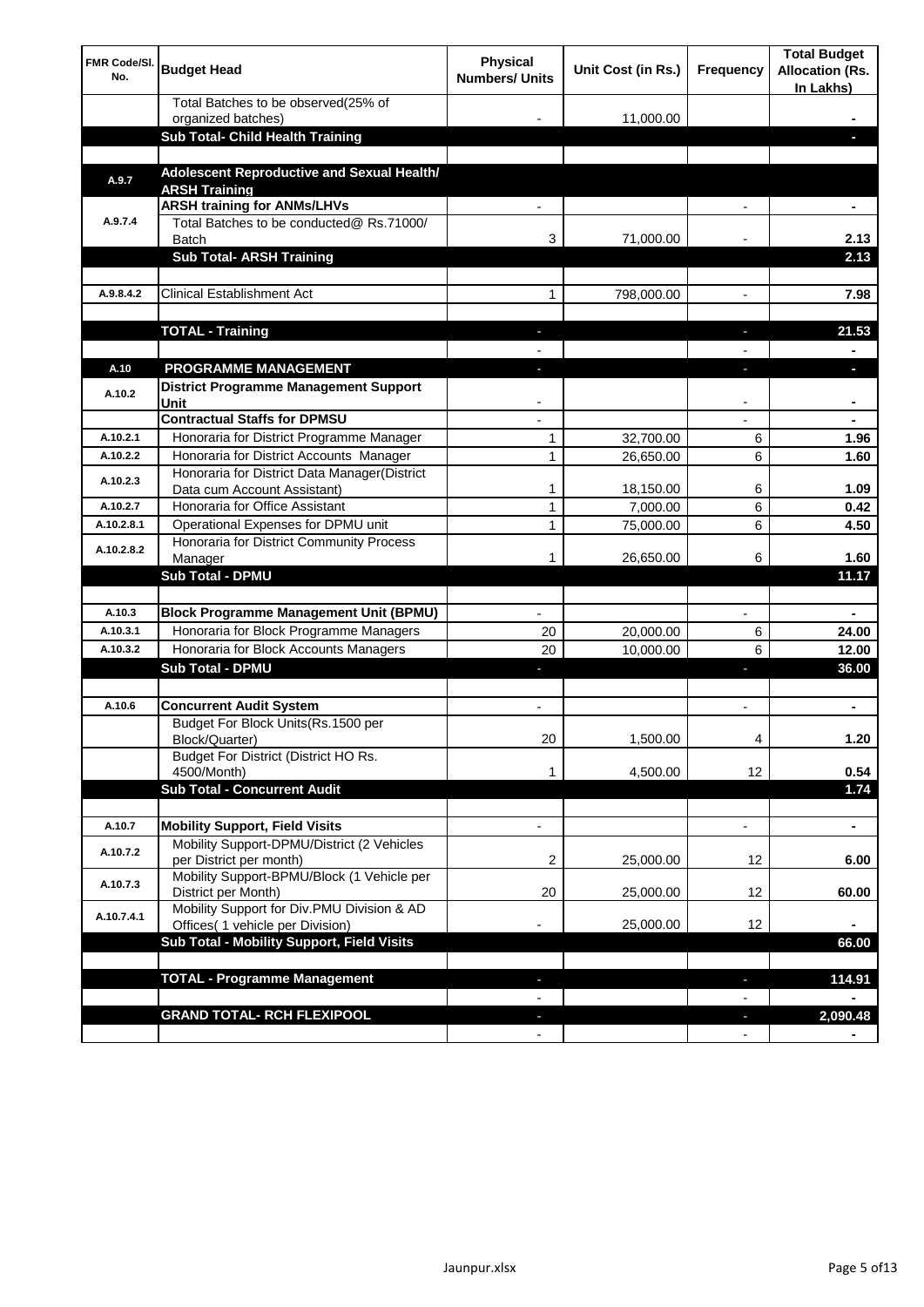| FMR Code/SI.<br>No. | <b>Budget Head</b>                                                                                                          | <b>Physical</b><br><b>Numbers/ Units</b> | Unit Cost (in Rs.) | Frequency                | <b>Total Budget</b><br><b>Allocation (Rs.</b><br>In Lakhs) |
|---------------------|-----------------------------------------------------------------------------------------------------------------------------|------------------------------------------|--------------------|--------------------------|------------------------------------------------------------|
| в                   | <b>MISSION FLEXIPOOL</b>                                                                                                    |                                          |                    | ÷.                       |                                                            |
| <b>B1</b>           | <b>ASHA</b>                                                                                                                 |                                          |                    |                          |                                                            |
| B1.1.1.4.2          | ASHA State Trainers - TOT (Module VI&VII)-                                                                                  |                                          |                    |                          |                                                            |
| B1.1.3.3            | National Level-Cost of TA/DA<br><b>Incentive for FP</b>                                                                     |                                          | 15,000.00          |                          |                                                            |
|                     | Incentive for ASHA @ Rs. 1000 if a couple                                                                                   |                                          |                    |                          |                                                            |
| B1.1.3.3.1          | adopts permanent methods after 02<br>children(Assumed that 15.56 % clients<br>adopts permanent methods after 02             |                                          |                    |                          |                                                            |
|                     | children).                                                                                                                  | 2,240                                    | 1,000.00           |                          | 22.40                                                      |
| B1.1.3.5            | <b>Other incentive</b>                                                                                                      |                                          |                    |                          |                                                            |
| B1.1.3.5.1          | On taking Complicated On pregnancy cases<br>or New born cases to the health facility<br>@Rs.150/- case (up to 3 cases/year) | 4,145                                    | 150.00             | 3                        | 18.65                                                      |
| B1.1.3.5.3          | Birth & Death Registration (For 30 birth & 9<br>deaths/ASHA) -Amount Approved 90% Only                                      | 4,145                                    | 180.00             |                          | 6.71                                                       |
| B1.1.3.5.5          | TA/DA for attending Monthly Meetings<br>@Rs.100/Meeting - Amount Approved 90%<br>Only                                       | 4,145                                    | 100.00             | 12                       | 44.77                                                      |
|                     | Maternal Death Audit Information                                                                                            |                                          |                    |                          |                                                            |
| B1.1.3.5.6          | (@Rs.200/Case)-Amount Approved 50%                                                                                          |                                          |                    |                          |                                                            |
|                     | Only                                                                                                                        | 434                                      | 200.00             |                          | 0.43                                                       |
| B1.1.3.5.12         | Incentives to ASHA Sangini(@Rs.150 for                                                                                      |                                          |                    |                          |                                                            |
| B1.1.3.6            | one field visit and 20 visits per month)<br><b>Other Activities</b>                                                         |                                          | 3,000.00           | 10                       |                                                            |
|                     | ASHA Divas/Annual ASHA Samellan-                                                                                            |                                          |                    |                          |                                                            |
| B1.1.3.6.1          | (Amount Approved 70% Only)                                                                                                  | 4,145                                    | 250.00             |                          | 7.25                                                       |
|                     | <b>ASHA Payment Voucher</b>                                                                                                 | 4,145                                    | 25.00              |                          | 1.04                                                       |
| B1.1.3.6.3          | <b>ASHA Master Payment Register</b>                                                                                         | 21                                       | 150.00             |                          | 0.03                                                       |
|                     | <b>ASHA Sangini Format</b>                                                                                                  | 206                                      | 50.00              |                          | 0.10                                                       |
| B1.1.4              | Awards to ASHA's/Link workers                                                                                               | 21                                       | 5,000.00           | $\blacksquare$           | 1.05                                                       |
| B1.1.5              | <b>ASHA Resource Centre/ASHA Mentoring</b><br>Group                                                                         | $\overline{\phantom{a}}$                 |                    | $\overline{\phantom{a}}$ | $\blacksquare$                                             |
| B1.1.5.4            | Mobility Costs ASHA Mentoring Group for<br>district*4 meetings@Rs.2500/meeting                                              | 4                                        | 2,500.00           |                          | 0.10                                                       |
|                     | <b>Sub Total - ASHA</b>                                                                                                     |                                          |                    |                          | 102.54                                                     |
|                     |                                                                                                                             |                                          |                    |                          |                                                            |
| <b>B2</b>           | <b>Untied Funds</b>                                                                                                         |                                          |                    |                          |                                                            |
| <b>B2.1</b>         | No. of CHCs/SDH and Amount Approved 71%<br>Only                                                                             | 23                                       | 50,000.00          | 1                        | 8.17                                                       |
| <b>B2.2</b>         | No. of PHCs and Amount Approved 93% Only                                                                                    | 71                                       | 25,000.00          | 1                        | 16.51                                                      |
| B <sub>2.3</sub>    | No. of Sub Centres and Amount Approved                                                                                      |                                          |                    |                          |                                                            |
|                     | 46% Only                                                                                                                    | 478                                      | 10,000.00          | 1                        | 21.99                                                      |
| <b>B2.4</b>         | No. of VHNSCs and Amount Approved 36%<br>Only                                                                               | 1,049                                    | 10,000.00          | 1                        | 37.76                                                      |
|                     | <b>Sub Total - Untied Funds</b>                                                                                             |                                          |                    |                          | 84.42                                                      |
|                     |                                                                                                                             |                                          |                    |                          |                                                            |
| <b>B.3</b>          | <b>Annual Maintenance Grants</b>                                                                                            | ÷.                                       |                    | T                        | ٠                                                          |
| <b>B3.1</b>         | No. of CHCs and Amount Approved 70% Only                                                                                    | 23                                       | 100,000.00         | 1                        | 16.10                                                      |
| <b>B3.2</b>         | No. of PHCs and Amount Approved 69% Only                                                                                    | 60                                       | 50,000.00          | 1                        | 20.70                                                      |
| <b>B3.3</b>         | No. of Sub Centres and Amount Approved                                                                                      |                                          |                    |                          |                                                            |
|                     | 49% Only                                                                                                                    | 294                                      | 10,000.00          | 1                        | 14.41                                                      |
|                     | Sub Total - AMG                                                                                                             |                                          |                    |                          | 51.21                                                      |
| B.6                 | <b>Corpus Grants to HMS/RKS</b>                                                                                             | J,                                       |                    |                          |                                                            |
| B6.1                | District Hospitals (DH+DWH)                                                                                                 | 2                                        |                    | ٠                        | ٠                                                          |
|                     | Amount Approved for District Hospitals                                                                                      |                                          |                    |                          | 7.30                                                       |
|                     |                                                                                                                             |                                          |                    |                          |                                                            |
| B6.2                | No. of CHCs and Amount Approved 90% Only                                                                                    | 23                                       | 100,000.00         | 1                        | 20.70                                                      |
| B6.3                | No. of PHCs and Amount Approved 90% Only                                                                                    | 71                                       | 50,000.00          | 1                        | 31.95                                                      |
|                     | Sub Total - HMS/RKS                                                                                                         |                                          |                    |                          | 59.95                                                      |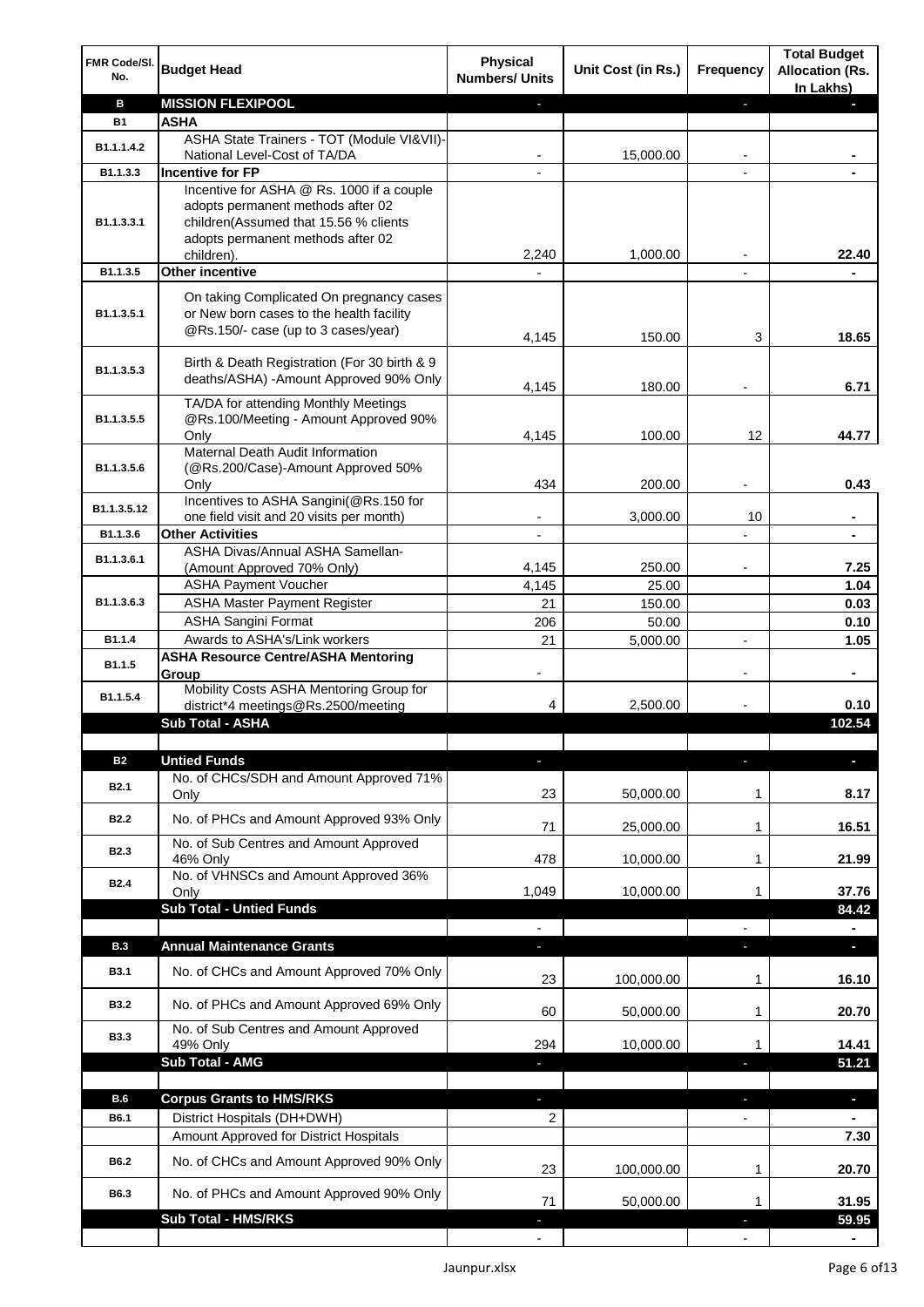| FMR Code/SI.<br>No. | <b>Budget Head</b>                                                                                                                | Physical<br><b>Numbers/ Units</b> | Unit Cost (in Rs.) | <b>Frequency</b>         | <b>Total Budget</b><br><b>Allocation (Rs.</b><br>In Lakhs) |
|---------------------|-----------------------------------------------------------------------------------------------------------------------------------|-----------------------------------|--------------------|--------------------------|------------------------------------------------------------|
| <b>B9</b>           | <b>Mainstreaming of AYUSH</b>                                                                                                     | $\blacksquare$                    |                    | ٠                        | a,                                                         |
| <b>B.9.1</b>        | <b>Medical Officers (Only AYUSH)</b>                                                                                              | $\blacksquare$                    |                    | $\blacksquare$           |                                                            |
| B.9.1.1             | <b>Contractual Medical Officers</b>                                                                                               | 19                                | 24,000.00          | 6                        | 27.36                                                      |
| <b>B.9.2</b>        | <b>AYUSH Pharmacists</b>                                                                                                          | 12                                | 9,000.00           | 6                        | 6.48                                                       |
|                     | <b>Sub Total (AYUSH)</b>                                                                                                          | ٠                                 |                    | ı                        | 33.84                                                      |
|                     |                                                                                                                                   |                                   |                    |                          | ۰                                                          |
| <b>B10</b>          | <b>IEC-BCC Activities</b><br>Implementation of BCC/IEC Activities at                                                              | r.                                |                    | ı                        | ÷.                                                         |
| B.10.2              | district level                                                                                                                    |                                   |                    | $\overline{a}$           | 5.00                                                       |
| B.10.5.2            | Printing of WIFS Cards, Referral Slips, etc                                                                                       | $\blacksquare$                    |                    | $\overline{\phantom{a}}$ | ۰                                                          |
|                     | WIFS Cards for School Children(No. of Cards)                                                                                      |                                   | 4.00               |                          |                                                            |
|                     | Sub Total (IEC/BCC)                                                                                                               |                                   |                    |                          | 5.00                                                       |
|                     |                                                                                                                                   |                                   |                    |                          |                                                            |
| <b>B15</b>          | <b>Planning, Implementation and Monitoring</b>                                                                                    |                                   |                    |                          |                                                            |
| B15.2               | <b>Quality Assurance</b>                                                                                                          |                                   |                    |                          | ۰                                                          |
| B15.2.2             | <b>Quality Assurance Committees</b>                                                                                               | $\overline{\phantom{a}}$          |                    |                          | ۰                                                          |
|                     | <b>Division Level</b>                                                                                                             |                                   |                    |                          |                                                            |
|                     | One time establishment @ Rs. 1.00 Lakh/<br>Division (Amount Approved 50% Only)                                                    |                                   | 100,000.00         | 1                        |                                                            |
|                     | Operational Expenses @Rs. 5000/month/                                                                                             |                                   |                    |                          |                                                            |
|                     | division (Amount Approved 50% Only)                                                                                               |                                   | 5,000.00           | 12                       |                                                            |
|                     | <b>District Level</b>                                                                                                             |                                   |                    |                          |                                                            |
|                     | One time establishment @ Rs. 1.00 Lakh/<br>District (Amount Approved 50% Only)                                                    | 1                                 | 100,000.00         | 1                        | 0.50                                                       |
|                     | Operational Expenses @Rs. 5000/ Month/<br>District (Amount Approved 50% Only)                                                     | 1                                 | 5,000.00           | 12                       | 0.30                                                       |
| B15.2.4             | <b>Review meetings</b>                                                                                                            |                                   |                    |                          | ۰                                                          |
| B15.2.4.2           | <b>Division Level</b>                                                                                                             |                                   |                    | $\overline{\phantom{a}}$ | ۰                                                          |
|                     | Review meetings @ Rs 10000/- per meeting<br>for 4 meeting per division (Amount Approved<br>50% Only)                              |                                   | 10,000.00          | 4                        |                                                            |
|                     | <b>District Level</b>                                                                                                             |                                   |                    |                          |                                                            |
|                     | Review meetings @ Rs 10000/- per meeting<br>for 4 meeting per District (Amount Approved<br>50% Only)                              | 1                                 | 10,000.00          | 4                        | 0.20                                                       |
| B15.2.5             | <b>Other Block Level Activities</b>                                                                                               |                                   |                    |                          |                                                            |
| B15.2.5.1           | <b>Block QA visioning meeting (Orienting</b><br><b>Block Officials on Facility Solutions Levels-</b><br>Amount Approved 50% Only) | 1                                 | 35,000.00          | 1                        | 0.18                                                       |
| B15.2.5.2           | Quality Management System (QMS) training<br>workshop - (Amount Approved 50% Only)                                                 | 1                                 | 100,000.00         | 1                        | 0.50                                                       |
|                     | <b>Sub Total - Quality Assurance</b>                                                                                              | ٠                                 |                    | J,                       | 1.68                                                       |
|                     |                                                                                                                                   |                                   |                    |                          | ۰                                                          |
| B15.3               | <b>Monitoring and Evaluation</b>                                                                                                  |                                   |                    |                          |                                                            |
| B15.3.1.6.3         | Honoraria of Data Entry Operators for MCTS                                                                                        | 21                                | 11,000.00          | 6                        | 13.86                                                      |
| B15.3.2             | <b>Computerization HMIS and E-governance</b>                                                                                      |                                   |                    |                          | ۰                                                          |
|                     | HMIS Operational Cost (excluding HR & Trainings)-<br>Expenses for Internet @1500/month/                                           |                                   |                    |                          |                                                            |
|                     | computer for 951 Nos                                                                                                              | 23                                | 1,500.00           | 12                       | 4.14                                                       |
|                     | Expenses for Internet Rs.750/pm/block<br>computer(new) for 820 Nos.                                                               | 21                                | 750.00             | 12                       | 1.89                                                       |
| B15.3.2.1.a         | Expenses for Internet Data Card<br>@Rs.750/pm/Computer (new) for 75 Nos.                                                          | 1                                 | 750.00             | 12                       | 0.09                                                       |
|                     | Expenses for Internet Data Card<br>@Rs.750/pm/Computer (new) for 18 Nos.                                                          |                                   | 750.00             | 12                       |                                                            |
| B15.3.2.1.d         | Other Office and admin expenses                                                                                                   |                                   |                    |                          |                                                            |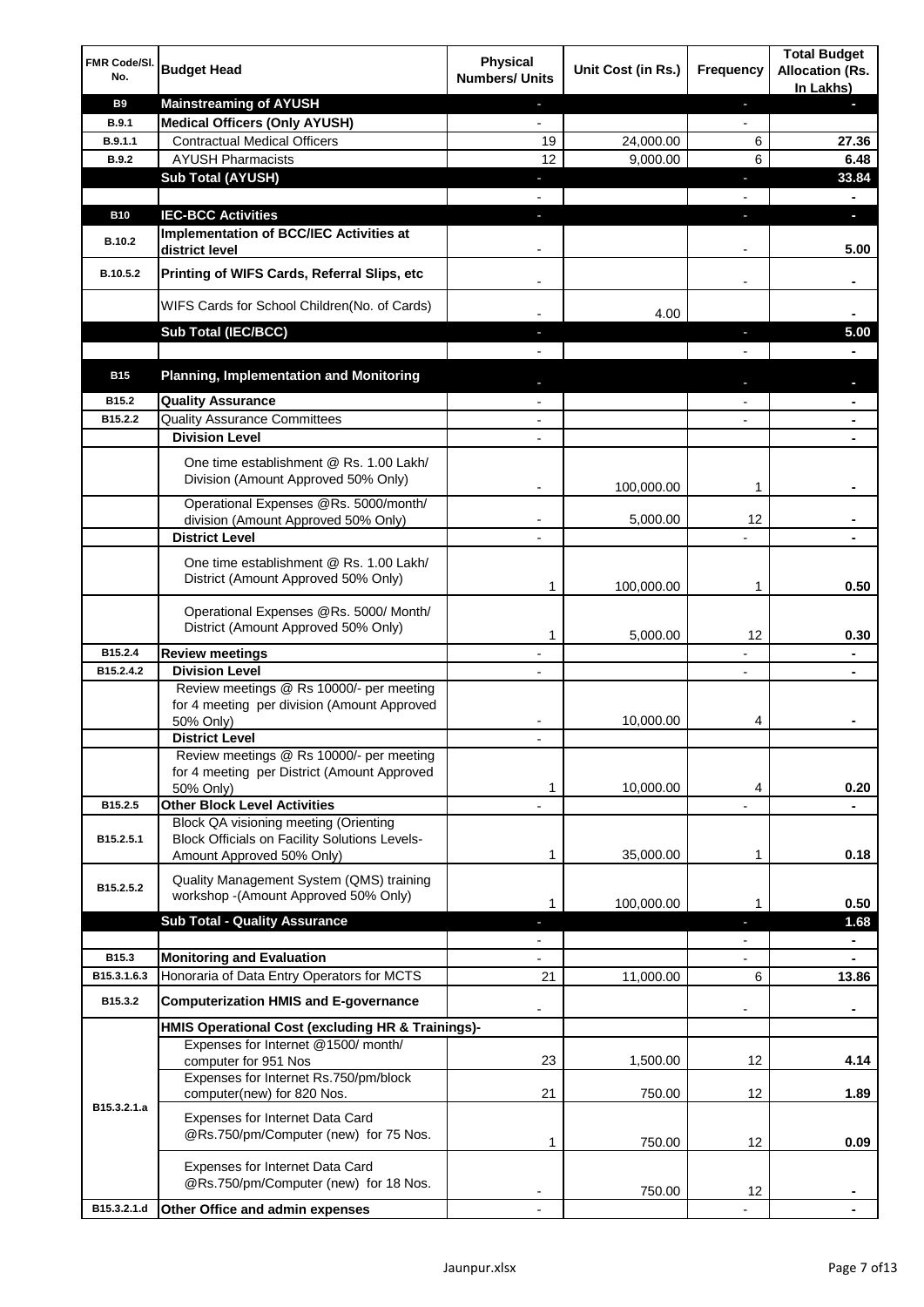| In Lakhs)<br>Maintenance of Computers/AMC/etc -HMIS<br>(Block -PHC/CHC, CH, CMF (M/F) Old<br>B15.3.2.1.d.2<br>@Rs. 4000/unit for 951 no.<br>4,000.00<br>0.92<br>23<br>1<br>Purchase of computer consumables/Admin<br>Expenses @ Rs.1000.00 for 951 no.-Six<br>B15.3.2.1.d.3<br>23<br>1,000.00<br>6<br>1.38<br>Months<br>MCTS Operational Cost (excluding HR &<br>B15.3.2.2.a<br>Trainings)<br>Procurement of<br>computers/Printers/Cartridges, etc. -<br>B15.3.2.2.b<br>@50,000.00/Computer Systems for 820 No.<br>10.50<br>21<br>50,000.00<br>1<br>Other Office and admin expenses<br>B15.3.2.2.d<br>@12,000.00 per year -820 No.(New)<br>21<br>12,000.00<br>2.52<br>1<br>Other M & E Activities<br>B15.3.3<br>Review Meetings for MCTS @ Rs<br>B15.3.3.5<br>4.000.00<br>12<br>4,000/meeting for 12 meetings<br>0.48<br>1<br>Sub Total - Monitoring and Evaluation<br>35.78<br>$\blacksquare$<br><b>PROCUREMENT</b><br><b>B.16</b><br>H,<br><b>Procurement of Equipments: MH</b><br>B16.1.1<br>٠<br>MVA/EVA Kits for Safe Abortion services<br>B <sub>16.1.1.2</sub><br>10<br>2,500.00<br>0.25<br>B16.1.6<br><b>Equipments for ARSH/ School Health</b><br>$\blacksquare$<br>Equipments for ARSH Clinics (New)<br>15,000.00<br>B16.1.6.1<br>1<br>$\blacksquare$<br><b>Sub Total (Procurement of Equipments)</b><br>0.25<br>B.16.2.1<br>Drugs & supplies for MH<br>$\blacksquare$<br>$\blacksquare$<br>$\blacksquare$<br>Drugs for Safe Abortion (No. of MMA<br>B.16.2.1.2<br>332<br>estimated in year 2013-14)<br>200.00<br>0.66<br><b>Supplies for IMEP</b><br>B.16.2.4<br>Bio-Medical Waste Management-District<br>B.16.2.4.1<br>17.54<br>level<br>$\overline{\phantom{0}}$<br>$\blacksquare$<br>Bio-Medical Waste Management-CHC level<br>B.16.2.4.2<br>31.46<br>$\blacksquare$<br>Cleaning/Washing, House keeping and<br>B.16.2.4.3<br>33.58<br>Laundry Management - District Level<br>$\blacksquare$<br>Cleaning/Washing, House keeping and<br>B.16.2.4.4<br>Laundry Management - CHC/PHC Level<br>41.63<br><b>ASHA Drug Kits</b><br>Drug Kit replenishment for ASHAs @ Rs.<br>B.16.2.5.2<br>300/ASHA<br>300.00<br>11.41<br>3,803<br>B.16.2.6<br>Drugs & supplies for WIFS<br>$\overline{\phantom{a}}$<br>For Govt. & Govt. aided Schools (Classes VI<br>to XII)<br><b>Total Beneficiaries</b><br>162,481<br>IFA Tables Required at District (<br>B.16.2.6.1<br>10.14<br>Beneficiary* 52 Tabs)<br>0.12<br>8,449,033<br>$\overline{a}$<br>Albendazole Tablets Required at District<br>B.16.2.6.2<br>324,963<br>1.00<br>3.25<br>(Beneficiary *2 Tabs)<br>Drugs & Supplies under SHP<br>B.16.2.7<br><b>For Aganwadi Centres</b><br>Expected No. of Children at AWCs<br>133,025<br>٠<br>No. of IFA Bottles (One bottle of 100<br>ml./child)<br>13.30<br>133,025<br>10.00<br>Albendazole Tablets (2 tablets per Child)<br>266,050<br>2.66<br>1.00<br>For Primary Schools(For Govt. & Govt.<br>aided Schools Classes I to V)<br>Expected No. of Children in Schools<br>297,414<br>No. of Tablets Required at District (52<br>0.12<br>18.56<br>Tabs./ Beneficiary)<br>15,465,548<br>No. of Tablets Required at District (2 Tabs./<br>5.95<br>594,829<br>1.00<br>Beneficiary)<br><b>Medicines for Teams</b><br>No. of Blocks<br>21<br>First Time Medicines For Teams (2 Teams<br>7.56<br>in Each Block)<br>42<br>18,000.00<br>Sub Total (Procurement of Drugs & Supplies)<br>197.71 | FMR Code/SI.<br>No. | <b>Budget Head</b> | <b>Physical</b><br><b>Numbers/ Units</b> | Unit Cost (in Rs.) | <b>Frequency</b> | <b>Total Budget</b><br><b>Allocation (Rs.</b> |
|----------------------------------------------------------------------------------------------------------------------------------------------------------------------------------------------------------------------------------------------------------------------------------------------------------------------------------------------------------------------------------------------------------------------------------------------------------------------------------------------------------------------------------------------------------------------------------------------------------------------------------------------------------------------------------------------------------------------------------------------------------------------------------------------------------------------------------------------------------------------------------------------------------------------------------------------------------------------------------------------------------------------------------------------------------------------------------------------------------------------------------------------------------------------------------------------------------------------------------------------------------------------------------------------------------------------------------------------------------------------------------------------------------------------------------------------------------------------------------------------------------------------------------------------------------------------------------------------------------------------------------------------------------------------------------------------------------------------------------------------------------------------------------------------------------------------------------------------------------------------------------------------------------------------------------------------------------------------------------------------------------------------------------------------------------------------------------------------------------------------------------------------------------------------------------------------------------------------------------------------------------------------------------------------------------------------------------------------------------------------------------------------------------------------------------------------------------------------------------------------------------------------------------------------------------------------------------------------------------------------------------------------------------------------------------------------------------------------------------------------------------------------------------------------------------------------------------------------------------------------------------------------------------------------------------------------------------------------------------------------------------------------------------------------------------------------------------------------------------------------------------------------------------------------------------------------------------------------------------------------------------------------------------------------------------------------------------------------------------------------------------|---------------------|--------------------|------------------------------------------|--------------------|------------------|-----------------------------------------------|
|                                                                                                                                                                                                                                                                                                                                                                                                                                                                                                                                                                                                                                                                                                                                                                                                                                                                                                                                                                                                                                                                                                                                                                                                                                                                                                                                                                                                                                                                                                                                                                                                                                                                                                                                                                                                                                                                                                                                                                                                                                                                                                                                                                                                                                                                                                                                                                                                                                                                                                                                                                                                                                                                                                                                                                                                                                                                                                                                                                                                                                                                                                                                                                                                                                                                                                                                                                                  |                     |                    |                                          |                    |                  |                                               |
|                                                                                                                                                                                                                                                                                                                                                                                                                                                                                                                                                                                                                                                                                                                                                                                                                                                                                                                                                                                                                                                                                                                                                                                                                                                                                                                                                                                                                                                                                                                                                                                                                                                                                                                                                                                                                                                                                                                                                                                                                                                                                                                                                                                                                                                                                                                                                                                                                                                                                                                                                                                                                                                                                                                                                                                                                                                                                                                                                                                                                                                                                                                                                                                                                                                                                                                                                                                  |                     |                    |                                          |                    |                  |                                               |
|                                                                                                                                                                                                                                                                                                                                                                                                                                                                                                                                                                                                                                                                                                                                                                                                                                                                                                                                                                                                                                                                                                                                                                                                                                                                                                                                                                                                                                                                                                                                                                                                                                                                                                                                                                                                                                                                                                                                                                                                                                                                                                                                                                                                                                                                                                                                                                                                                                                                                                                                                                                                                                                                                                                                                                                                                                                                                                                                                                                                                                                                                                                                                                                                                                                                                                                                                                                  |                     |                    |                                          |                    |                  |                                               |
|                                                                                                                                                                                                                                                                                                                                                                                                                                                                                                                                                                                                                                                                                                                                                                                                                                                                                                                                                                                                                                                                                                                                                                                                                                                                                                                                                                                                                                                                                                                                                                                                                                                                                                                                                                                                                                                                                                                                                                                                                                                                                                                                                                                                                                                                                                                                                                                                                                                                                                                                                                                                                                                                                                                                                                                                                                                                                                                                                                                                                                                                                                                                                                                                                                                                                                                                                                                  |                     |                    |                                          |                    |                  |                                               |
|                                                                                                                                                                                                                                                                                                                                                                                                                                                                                                                                                                                                                                                                                                                                                                                                                                                                                                                                                                                                                                                                                                                                                                                                                                                                                                                                                                                                                                                                                                                                                                                                                                                                                                                                                                                                                                                                                                                                                                                                                                                                                                                                                                                                                                                                                                                                                                                                                                                                                                                                                                                                                                                                                                                                                                                                                                                                                                                                                                                                                                                                                                                                                                                                                                                                                                                                                                                  |                     |                    |                                          |                    |                  |                                               |
|                                                                                                                                                                                                                                                                                                                                                                                                                                                                                                                                                                                                                                                                                                                                                                                                                                                                                                                                                                                                                                                                                                                                                                                                                                                                                                                                                                                                                                                                                                                                                                                                                                                                                                                                                                                                                                                                                                                                                                                                                                                                                                                                                                                                                                                                                                                                                                                                                                                                                                                                                                                                                                                                                                                                                                                                                                                                                                                                                                                                                                                                                                                                                                                                                                                                                                                                                                                  |                     |                    |                                          |                    |                  |                                               |
|                                                                                                                                                                                                                                                                                                                                                                                                                                                                                                                                                                                                                                                                                                                                                                                                                                                                                                                                                                                                                                                                                                                                                                                                                                                                                                                                                                                                                                                                                                                                                                                                                                                                                                                                                                                                                                                                                                                                                                                                                                                                                                                                                                                                                                                                                                                                                                                                                                                                                                                                                                                                                                                                                                                                                                                                                                                                                                                                                                                                                                                                                                                                                                                                                                                                                                                                                                                  |                     |                    |                                          |                    |                  |                                               |
|                                                                                                                                                                                                                                                                                                                                                                                                                                                                                                                                                                                                                                                                                                                                                                                                                                                                                                                                                                                                                                                                                                                                                                                                                                                                                                                                                                                                                                                                                                                                                                                                                                                                                                                                                                                                                                                                                                                                                                                                                                                                                                                                                                                                                                                                                                                                                                                                                                                                                                                                                                                                                                                                                                                                                                                                                                                                                                                                                                                                                                                                                                                                                                                                                                                                                                                                                                                  |                     |                    |                                          |                    |                  |                                               |
|                                                                                                                                                                                                                                                                                                                                                                                                                                                                                                                                                                                                                                                                                                                                                                                                                                                                                                                                                                                                                                                                                                                                                                                                                                                                                                                                                                                                                                                                                                                                                                                                                                                                                                                                                                                                                                                                                                                                                                                                                                                                                                                                                                                                                                                                                                                                                                                                                                                                                                                                                                                                                                                                                                                                                                                                                                                                                                                                                                                                                                                                                                                                                                                                                                                                                                                                                                                  |                     |                    |                                          |                    |                  |                                               |
|                                                                                                                                                                                                                                                                                                                                                                                                                                                                                                                                                                                                                                                                                                                                                                                                                                                                                                                                                                                                                                                                                                                                                                                                                                                                                                                                                                                                                                                                                                                                                                                                                                                                                                                                                                                                                                                                                                                                                                                                                                                                                                                                                                                                                                                                                                                                                                                                                                                                                                                                                                                                                                                                                                                                                                                                                                                                                                                                                                                                                                                                                                                                                                                                                                                                                                                                                                                  |                     |                    |                                          |                    |                  |                                               |
|                                                                                                                                                                                                                                                                                                                                                                                                                                                                                                                                                                                                                                                                                                                                                                                                                                                                                                                                                                                                                                                                                                                                                                                                                                                                                                                                                                                                                                                                                                                                                                                                                                                                                                                                                                                                                                                                                                                                                                                                                                                                                                                                                                                                                                                                                                                                                                                                                                                                                                                                                                                                                                                                                                                                                                                                                                                                                                                                                                                                                                                                                                                                                                                                                                                                                                                                                                                  |                     |                    |                                          |                    |                  |                                               |
|                                                                                                                                                                                                                                                                                                                                                                                                                                                                                                                                                                                                                                                                                                                                                                                                                                                                                                                                                                                                                                                                                                                                                                                                                                                                                                                                                                                                                                                                                                                                                                                                                                                                                                                                                                                                                                                                                                                                                                                                                                                                                                                                                                                                                                                                                                                                                                                                                                                                                                                                                                                                                                                                                                                                                                                                                                                                                                                                                                                                                                                                                                                                                                                                                                                                                                                                                                                  |                     |                    |                                          |                    |                  |                                               |
|                                                                                                                                                                                                                                                                                                                                                                                                                                                                                                                                                                                                                                                                                                                                                                                                                                                                                                                                                                                                                                                                                                                                                                                                                                                                                                                                                                                                                                                                                                                                                                                                                                                                                                                                                                                                                                                                                                                                                                                                                                                                                                                                                                                                                                                                                                                                                                                                                                                                                                                                                                                                                                                                                                                                                                                                                                                                                                                                                                                                                                                                                                                                                                                                                                                                                                                                                                                  |                     |                    |                                          |                    |                  |                                               |
|                                                                                                                                                                                                                                                                                                                                                                                                                                                                                                                                                                                                                                                                                                                                                                                                                                                                                                                                                                                                                                                                                                                                                                                                                                                                                                                                                                                                                                                                                                                                                                                                                                                                                                                                                                                                                                                                                                                                                                                                                                                                                                                                                                                                                                                                                                                                                                                                                                                                                                                                                                                                                                                                                                                                                                                                                                                                                                                                                                                                                                                                                                                                                                                                                                                                                                                                                                                  |                     |                    |                                          |                    |                  |                                               |
|                                                                                                                                                                                                                                                                                                                                                                                                                                                                                                                                                                                                                                                                                                                                                                                                                                                                                                                                                                                                                                                                                                                                                                                                                                                                                                                                                                                                                                                                                                                                                                                                                                                                                                                                                                                                                                                                                                                                                                                                                                                                                                                                                                                                                                                                                                                                                                                                                                                                                                                                                                                                                                                                                                                                                                                                                                                                                                                                                                                                                                                                                                                                                                                                                                                                                                                                                                                  |                     |                    |                                          |                    |                  |                                               |
|                                                                                                                                                                                                                                                                                                                                                                                                                                                                                                                                                                                                                                                                                                                                                                                                                                                                                                                                                                                                                                                                                                                                                                                                                                                                                                                                                                                                                                                                                                                                                                                                                                                                                                                                                                                                                                                                                                                                                                                                                                                                                                                                                                                                                                                                                                                                                                                                                                                                                                                                                                                                                                                                                                                                                                                                                                                                                                                                                                                                                                                                                                                                                                                                                                                                                                                                                                                  |                     |                    |                                          |                    |                  |                                               |
|                                                                                                                                                                                                                                                                                                                                                                                                                                                                                                                                                                                                                                                                                                                                                                                                                                                                                                                                                                                                                                                                                                                                                                                                                                                                                                                                                                                                                                                                                                                                                                                                                                                                                                                                                                                                                                                                                                                                                                                                                                                                                                                                                                                                                                                                                                                                                                                                                                                                                                                                                                                                                                                                                                                                                                                                                                                                                                                                                                                                                                                                                                                                                                                                                                                                                                                                                                                  |                     |                    |                                          |                    |                  |                                               |
|                                                                                                                                                                                                                                                                                                                                                                                                                                                                                                                                                                                                                                                                                                                                                                                                                                                                                                                                                                                                                                                                                                                                                                                                                                                                                                                                                                                                                                                                                                                                                                                                                                                                                                                                                                                                                                                                                                                                                                                                                                                                                                                                                                                                                                                                                                                                                                                                                                                                                                                                                                                                                                                                                                                                                                                                                                                                                                                                                                                                                                                                                                                                                                                                                                                                                                                                                                                  |                     |                    |                                          |                    |                  |                                               |
|                                                                                                                                                                                                                                                                                                                                                                                                                                                                                                                                                                                                                                                                                                                                                                                                                                                                                                                                                                                                                                                                                                                                                                                                                                                                                                                                                                                                                                                                                                                                                                                                                                                                                                                                                                                                                                                                                                                                                                                                                                                                                                                                                                                                                                                                                                                                                                                                                                                                                                                                                                                                                                                                                                                                                                                                                                                                                                                                                                                                                                                                                                                                                                                                                                                                                                                                                                                  |                     |                    |                                          |                    |                  |                                               |
|                                                                                                                                                                                                                                                                                                                                                                                                                                                                                                                                                                                                                                                                                                                                                                                                                                                                                                                                                                                                                                                                                                                                                                                                                                                                                                                                                                                                                                                                                                                                                                                                                                                                                                                                                                                                                                                                                                                                                                                                                                                                                                                                                                                                                                                                                                                                                                                                                                                                                                                                                                                                                                                                                                                                                                                                                                                                                                                                                                                                                                                                                                                                                                                                                                                                                                                                                                                  |                     |                    |                                          |                    |                  |                                               |
|                                                                                                                                                                                                                                                                                                                                                                                                                                                                                                                                                                                                                                                                                                                                                                                                                                                                                                                                                                                                                                                                                                                                                                                                                                                                                                                                                                                                                                                                                                                                                                                                                                                                                                                                                                                                                                                                                                                                                                                                                                                                                                                                                                                                                                                                                                                                                                                                                                                                                                                                                                                                                                                                                                                                                                                                                                                                                                                                                                                                                                                                                                                                                                                                                                                                                                                                                                                  |                     |                    |                                          |                    |                  |                                               |
|                                                                                                                                                                                                                                                                                                                                                                                                                                                                                                                                                                                                                                                                                                                                                                                                                                                                                                                                                                                                                                                                                                                                                                                                                                                                                                                                                                                                                                                                                                                                                                                                                                                                                                                                                                                                                                                                                                                                                                                                                                                                                                                                                                                                                                                                                                                                                                                                                                                                                                                                                                                                                                                                                                                                                                                                                                                                                                                                                                                                                                                                                                                                                                                                                                                                                                                                                                                  |                     |                    |                                          |                    |                  |                                               |
|                                                                                                                                                                                                                                                                                                                                                                                                                                                                                                                                                                                                                                                                                                                                                                                                                                                                                                                                                                                                                                                                                                                                                                                                                                                                                                                                                                                                                                                                                                                                                                                                                                                                                                                                                                                                                                                                                                                                                                                                                                                                                                                                                                                                                                                                                                                                                                                                                                                                                                                                                                                                                                                                                                                                                                                                                                                                                                                                                                                                                                                                                                                                                                                                                                                                                                                                                                                  |                     |                    |                                          |                    |                  |                                               |
|                                                                                                                                                                                                                                                                                                                                                                                                                                                                                                                                                                                                                                                                                                                                                                                                                                                                                                                                                                                                                                                                                                                                                                                                                                                                                                                                                                                                                                                                                                                                                                                                                                                                                                                                                                                                                                                                                                                                                                                                                                                                                                                                                                                                                                                                                                                                                                                                                                                                                                                                                                                                                                                                                                                                                                                                                                                                                                                                                                                                                                                                                                                                                                                                                                                                                                                                                                                  |                     |                    |                                          |                    |                  |                                               |
|                                                                                                                                                                                                                                                                                                                                                                                                                                                                                                                                                                                                                                                                                                                                                                                                                                                                                                                                                                                                                                                                                                                                                                                                                                                                                                                                                                                                                                                                                                                                                                                                                                                                                                                                                                                                                                                                                                                                                                                                                                                                                                                                                                                                                                                                                                                                                                                                                                                                                                                                                                                                                                                                                                                                                                                                                                                                                                                                                                                                                                                                                                                                                                                                                                                                                                                                                                                  |                     |                    |                                          |                    |                  |                                               |
|                                                                                                                                                                                                                                                                                                                                                                                                                                                                                                                                                                                                                                                                                                                                                                                                                                                                                                                                                                                                                                                                                                                                                                                                                                                                                                                                                                                                                                                                                                                                                                                                                                                                                                                                                                                                                                                                                                                                                                                                                                                                                                                                                                                                                                                                                                                                                                                                                                                                                                                                                                                                                                                                                                                                                                                                                                                                                                                                                                                                                                                                                                                                                                                                                                                                                                                                                                                  |                     |                    |                                          |                    |                  |                                               |
|                                                                                                                                                                                                                                                                                                                                                                                                                                                                                                                                                                                                                                                                                                                                                                                                                                                                                                                                                                                                                                                                                                                                                                                                                                                                                                                                                                                                                                                                                                                                                                                                                                                                                                                                                                                                                                                                                                                                                                                                                                                                                                                                                                                                                                                                                                                                                                                                                                                                                                                                                                                                                                                                                                                                                                                                                                                                                                                                                                                                                                                                                                                                                                                                                                                                                                                                                                                  |                     |                    |                                          |                    |                  |                                               |
|                                                                                                                                                                                                                                                                                                                                                                                                                                                                                                                                                                                                                                                                                                                                                                                                                                                                                                                                                                                                                                                                                                                                                                                                                                                                                                                                                                                                                                                                                                                                                                                                                                                                                                                                                                                                                                                                                                                                                                                                                                                                                                                                                                                                                                                                                                                                                                                                                                                                                                                                                                                                                                                                                                                                                                                                                                                                                                                                                                                                                                                                                                                                                                                                                                                                                                                                                                                  |                     |                    |                                          |                    |                  |                                               |
|                                                                                                                                                                                                                                                                                                                                                                                                                                                                                                                                                                                                                                                                                                                                                                                                                                                                                                                                                                                                                                                                                                                                                                                                                                                                                                                                                                                                                                                                                                                                                                                                                                                                                                                                                                                                                                                                                                                                                                                                                                                                                                                                                                                                                                                                                                                                                                                                                                                                                                                                                                                                                                                                                                                                                                                                                                                                                                                                                                                                                                                                                                                                                                                                                                                                                                                                                                                  |                     |                    |                                          |                    |                  |                                               |
|                                                                                                                                                                                                                                                                                                                                                                                                                                                                                                                                                                                                                                                                                                                                                                                                                                                                                                                                                                                                                                                                                                                                                                                                                                                                                                                                                                                                                                                                                                                                                                                                                                                                                                                                                                                                                                                                                                                                                                                                                                                                                                                                                                                                                                                                                                                                                                                                                                                                                                                                                                                                                                                                                                                                                                                                                                                                                                                                                                                                                                                                                                                                                                                                                                                                                                                                                                                  |                     |                    |                                          |                    |                  |                                               |
|                                                                                                                                                                                                                                                                                                                                                                                                                                                                                                                                                                                                                                                                                                                                                                                                                                                                                                                                                                                                                                                                                                                                                                                                                                                                                                                                                                                                                                                                                                                                                                                                                                                                                                                                                                                                                                                                                                                                                                                                                                                                                                                                                                                                                                                                                                                                                                                                                                                                                                                                                                                                                                                                                                                                                                                                                                                                                                                                                                                                                                                                                                                                                                                                                                                                                                                                                                                  |                     |                    |                                          |                    |                  |                                               |
|                                                                                                                                                                                                                                                                                                                                                                                                                                                                                                                                                                                                                                                                                                                                                                                                                                                                                                                                                                                                                                                                                                                                                                                                                                                                                                                                                                                                                                                                                                                                                                                                                                                                                                                                                                                                                                                                                                                                                                                                                                                                                                                                                                                                                                                                                                                                                                                                                                                                                                                                                                                                                                                                                                                                                                                                                                                                                                                                                                                                                                                                                                                                                                                                                                                                                                                                                                                  |                     |                    |                                          |                    |                  |                                               |
|                                                                                                                                                                                                                                                                                                                                                                                                                                                                                                                                                                                                                                                                                                                                                                                                                                                                                                                                                                                                                                                                                                                                                                                                                                                                                                                                                                                                                                                                                                                                                                                                                                                                                                                                                                                                                                                                                                                                                                                                                                                                                                                                                                                                                                                                                                                                                                                                                                                                                                                                                                                                                                                                                                                                                                                                                                                                                                                                                                                                                                                                                                                                                                                                                                                                                                                                                                                  |                     |                    |                                          |                    |                  |                                               |
|                                                                                                                                                                                                                                                                                                                                                                                                                                                                                                                                                                                                                                                                                                                                                                                                                                                                                                                                                                                                                                                                                                                                                                                                                                                                                                                                                                                                                                                                                                                                                                                                                                                                                                                                                                                                                                                                                                                                                                                                                                                                                                                                                                                                                                                                                                                                                                                                                                                                                                                                                                                                                                                                                                                                                                                                                                                                                                                                                                                                                                                                                                                                                                                                                                                                                                                                                                                  |                     |                    |                                          |                    |                  |                                               |
|                                                                                                                                                                                                                                                                                                                                                                                                                                                                                                                                                                                                                                                                                                                                                                                                                                                                                                                                                                                                                                                                                                                                                                                                                                                                                                                                                                                                                                                                                                                                                                                                                                                                                                                                                                                                                                                                                                                                                                                                                                                                                                                                                                                                                                                                                                                                                                                                                                                                                                                                                                                                                                                                                                                                                                                                                                                                                                                                                                                                                                                                                                                                                                                                                                                                                                                                                                                  |                     |                    |                                          |                    |                  |                                               |
|                                                                                                                                                                                                                                                                                                                                                                                                                                                                                                                                                                                                                                                                                                                                                                                                                                                                                                                                                                                                                                                                                                                                                                                                                                                                                                                                                                                                                                                                                                                                                                                                                                                                                                                                                                                                                                                                                                                                                                                                                                                                                                                                                                                                                                                                                                                                                                                                                                                                                                                                                                                                                                                                                                                                                                                                                                                                                                                                                                                                                                                                                                                                                                                                                                                                                                                                                                                  |                     |                    |                                          |                    |                  |                                               |
|                                                                                                                                                                                                                                                                                                                                                                                                                                                                                                                                                                                                                                                                                                                                                                                                                                                                                                                                                                                                                                                                                                                                                                                                                                                                                                                                                                                                                                                                                                                                                                                                                                                                                                                                                                                                                                                                                                                                                                                                                                                                                                                                                                                                                                                                                                                                                                                                                                                                                                                                                                                                                                                                                                                                                                                                                                                                                                                                                                                                                                                                                                                                                                                                                                                                                                                                                                                  |                     |                    |                                          |                    |                  |                                               |
|                                                                                                                                                                                                                                                                                                                                                                                                                                                                                                                                                                                                                                                                                                                                                                                                                                                                                                                                                                                                                                                                                                                                                                                                                                                                                                                                                                                                                                                                                                                                                                                                                                                                                                                                                                                                                                                                                                                                                                                                                                                                                                                                                                                                                                                                                                                                                                                                                                                                                                                                                                                                                                                                                                                                                                                                                                                                                                                                                                                                                                                                                                                                                                                                                                                                                                                                                                                  |                     |                    |                                          |                    |                  |                                               |
|                                                                                                                                                                                                                                                                                                                                                                                                                                                                                                                                                                                                                                                                                                                                                                                                                                                                                                                                                                                                                                                                                                                                                                                                                                                                                                                                                                                                                                                                                                                                                                                                                                                                                                                                                                                                                                                                                                                                                                                                                                                                                                                                                                                                                                                                                                                                                                                                                                                                                                                                                                                                                                                                                                                                                                                                                                                                                                                                                                                                                                                                                                                                                                                                                                                                                                                                                                                  |                     |                    |                                          |                    |                  |                                               |
|                                                                                                                                                                                                                                                                                                                                                                                                                                                                                                                                                                                                                                                                                                                                                                                                                                                                                                                                                                                                                                                                                                                                                                                                                                                                                                                                                                                                                                                                                                                                                                                                                                                                                                                                                                                                                                                                                                                                                                                                                                                                                                                                                                                                                                                                                                                                                                                                                                                                                                                                                                                                                                                                                                                                                                                                                                                                                                                                                                                                                                                                                                                                                                                                                                                                                                                                                                                  |                     |                    |                                          |                    |                  |                                               |
|                                                                                                                                                                                                                                                                                                                                                                                                                                                                                                                                                                                                                                                                                                                                                                                                                                                                                                                                                                                                                                                                                                                                                                                                                                                                                                                                                                                                                                                                                                                                                                                                                                                                                                                                                                                                                                                                                                                                                                                                                                                                                                                                                                                                                                                                                                                                                                                                                                                                                                                                                                                                                                                                                                                                                                                                                                                                                                                                                                                                                                                                                                                                                                                                                                                                                                                                                                                  |                     |                    |                                          |                    |                  |                                               |
|                                                                                                                                                                                                                                                                                                                                                                                                                                                                                                                                                                                                                                                                                                                                                                                                                                                                                                                                                                                                                                                                                                                                                                                                                                                                                                                                                                                                                                                                                                                                                                                                                                                                                                                                                                                                                                                                                                                                                                                                                                                                                                                                                                                                                                                                                                                                                                                                                                                                                                                                                                                                                                                                                                                                                                                                                                                                                                                                                                                                                                                                                                                                                                                                                                                                                                                                                                                  |                     |                    |                                          |                    |                  |                                               |
|                                                                                                                                                                                                                                                                                                                                                                                                                                                                                                                                                                                                                                                                                                                                                                                                                                                                                                                                                                                                                                                                                                                                                                                                                                                                                                                                                                                                                                                                                                                                                                                                                                                                                                                                                                                                                                                                                                                                                                                                                                                                                                                                                                                                                                                                                                                                                                                                                                                                                                                                                                                                                                                                                                                                                                                                                                                                                                                                                                                                                                                                                                                                                                                                                                                                                                                                                                                  |                     |                    |                                          |                    |                  |                                               |
|                                                                                                                                                                                                                                                                                                                                                                                                                                                                                                                                                                                                                                                                                                                                                                                                                                                                                                                                                                                                                                                                                                                                                                                                                                                                                                                                                                                                                                                                                                                                                                                                                                                                                                                                                                                                                                                                                                                                                                                                                                                                                                                                                                                                                                                                                                                                                                                                                                                                                                                                                                                                                                                                                                                                                                                                                                                                                                                                                                                                                                                                                                                                                                                                                                                                                                                                                                                  |                     |                    |                                          |                    |                  |                                               |
|                                                                                                                                                                                                                                                                                                                                                                                                                                                                                                                                                                                                                                                                                                                                                                                                                                                                                                                                                                                                                                                                                                                                                                                                                                                                                                                                                                                                                                                                                                                                                                                                                                                                                                                                                                                                                                                                                                                                                                                                                                                                                                                                                                                                                                                                                                                                                                                                                                                                                                                                                                                                                                                                                                                                                                                                                                                                                                                                                                                                                                                                                                                                                                                                                                                                                                                                                                                  |                     |                    |                                          |                    |                  |                                               |
|                                                                                                                                                                                                                                                                                                                                                                                                                                                                                                                                                                                                                                                                                                                                                                                                                                                                                                                                                                                                                                                                                                                                                                                                                                                                                                                                                                                                                                                                                                                                                                                                                                                                                                                                                                                                                                                                                                                                                                                                                                                                                                                                                                                                                                                                                                                                                                                                                                                                                                                                                                                                                                                                                                                                                                                                                                                                                                                                                                                                                                                                                                                                                                                                                                                                                                                                                                                  |                     |                    |                                          |                    |                  |                                               |
|                                                                                                                                                                                                                                                                                                                                                                                                                                                                                                                                                                                                                                                                                                                                                                                                                                                                                                                                                                                                                                                                                                                                                                                                                                                                                                                                                                                                                                                                                                                                                                                                                                                                                                                                                                                                                                                                                                                                                                                                                                                                                                                                                                                                                                                                                                                                                                                                                                                                                                                                                                                                                                                                                                                                                                                                                                                                                                                                                                                                                                                                                                                                                                                                                                                                                                                                                                                  |                     |                    |                                          |                    |                  |                                               |
|                                                                                                                                                                                                                                                                                                                                                                                                                                                                                                                                                                                                                                                                                                                                                                                                                                                                                                                                                                                                                                                                                                                                                                                                                                                                                                                                                                                                                                                                                                                                                                                                                                                                                                                                                                                                                                                                                                                                                                                                                                                                                                                                                                                                                                                                                                                                                                                                                                                                                                                                                                                                                                                                                                                                                                                                                                                                                                                                                                                                                                                                                                                                                                                                                                                                                                                                                                                  |                     |                    |                                          |                    |                  |                                               |
|                                                                                                                                                                                                                                                                                                                                                                                                                                                                                                                                                                                                                                                                                                                                                                                                                                                                                                                                                                                                                                                                                                                                                                                                                                                                                                                                                                                                                                                                                                                                                                                                                                                                                                                                                                                                                                                                                                                                                                                                                                                                                                                                                                                                                                                                                                                                                                                                                                                                                                                                                                                                                                                                                                                                                                                                                                                                                                                                                                                                                                                                                                                                                                                                                                                                                                                                                                                  |                     |                    |                                          |                    |                  |                                               |
|                                                                                                                                                                                                                                                                                                                                                                                                                                                                                                                                                                                                                                                                                                                                                                                                                                                                                                                                                                                                                                                                                                                                                                                                                                                                                                                                                                                                                                                                                                                                                                                                                                                                                                                                                                                                                                                                                                                                                                                                                                                                                                                                                                                                                                                                                                                                                                                                                                                                                                                                                                                                                                                                                                                                                                                                                                                                                                                                                                                                                                                                                                                                                                                                                                                                                                                                                                                  |                     |                    |                                          |                    |                  |                                               |
|                                                                                                                                                                                                                                                                                                                                                                                                                                                                                                                                                                                                                                                                                                                                                                                                                                                                                                                                                                                                                                                                                                                                                                                                                                                                                                                                                                                                                                                                                                                                                                                                                                                                                                                                                                                                                                                                                                                                                                                                                                                                                                                                                                                                                                                                                                                                                                                                                                                                                                                                                                                                                                                                                                                                                                                                                                                                                                                                                                                                                                                                                                                                                                                                                                                                                                                                                                                  |                     |                    |                                          |                    |                  |                                               |
|                                                                                                                                                                                                                                                                                                                                                                                                                                                                                                                                                                                                                                                                                                                                                                                                                                                                                                                                                                                                                                                                                                                                                                                                                                                                                                                                                                                                                                                                                                                                                                                                                                                                                                                                                                                                                                                                                                                                                                                                                                                                                                                                                                                                                                                                                                                                                                                                                                                                                                                                                                                                                                                                                                                                                                                                                                                                                                                                                                                                                                                                                                                                                                                                                                                                                                                                                                                  |                     |                    |                                          |                    |                  |                                               |
|                                                                                                                                                                                                                                                                                                                                                                                                                                                                                                                                                                                                                                                                                                                                                                                                                                                                                                                                                                                                                                                                                                                                                                                                                                                                                                                                                                                                                                                                                                                                                                                                                                                                                                                                                                                                                                                                                                                                                                                                                                                                                                                                                                                                                                                                                                                                                                                                                                                                                                                                                                                                                                                                                                                                                                                                                                                                                                                                                                                                                                                                                                                                                                                                                                                                                                                                                                                  |                     |                    |                                          |                    |                  |                                               |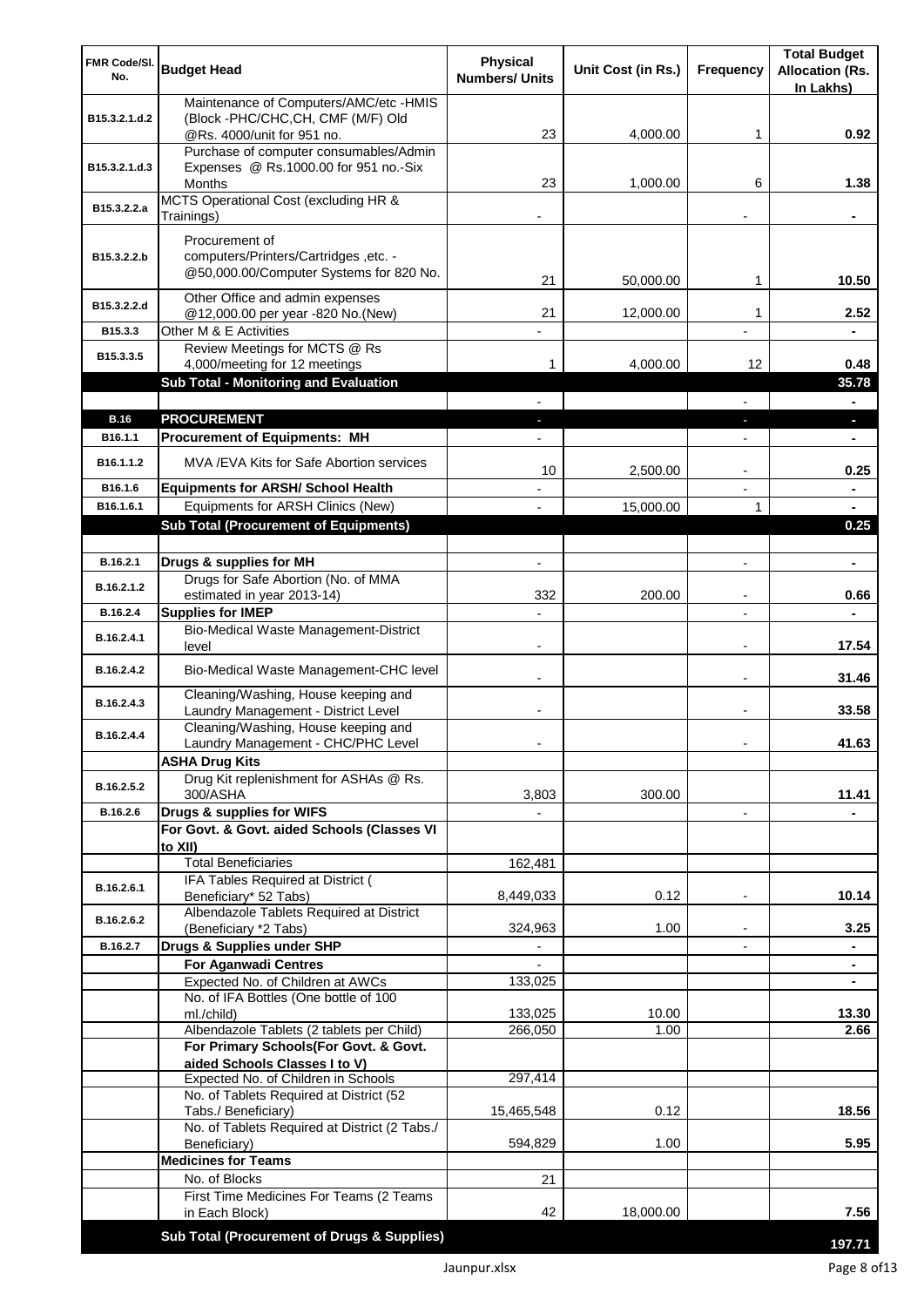| FMR Code/SI.<br>No. | <b>Budget Head</b>                                                                    | <b>Physical</b><br><b>Numbers/ Units</b> | Unit Cost (in Rs.) | Frequency      | <b>Total Budget</b><br><b>Allocation (Rs.</b><br>In Lakhs) |
|---------------------|---------------------------------------------------------------------------------------|------------------------------------------|--------------------|----------------|------------------------------------------------------------|
|                     |                                                                                       |                                          |                    |                |                                                            |
| <b>B.17</b>         | <b>Drugs Warehouses/Logistics Management</b>                                          |                                          |                    |                |                                                            |
|                     | Honoraria of Staff at Regional Drug<br>Warehouse                                      |                                          |                    |                |                                                            |
|                     | Accountant                                                                            |                                          | 10,000.00          | 6              |                                                            |
|                     | Computer Operator Cum Store Keeper                                                    |                                          | 10,000.00          | 6              |                                                            |
|                     | Fork-Lift Operator cum Mechanic                                                       |                                          | 6,500.00           | 6              |                                                            |
| <b>B.17.1</b>       | Fourth class / Loader                                                                 |                                          | 6,500.00           | 6              |                                                            |
|                     | Generator Operator cum Electrician                                                    |                                          | 5,000.00           | 6              |                                                            |
|                     | Sweeper                                                                               |                                          | 3,500.00           | 6              |                                                            |
|                     | <b>Armed Guards</b>                                                                   |                                          | 6,335.00           | 6              |                                                            |
|                     | <b>General Guards</b>                                                                 |                                          | 5,157.00           | 6              |                                                            |
|                     | Gardener                                                                              |                                          | 3,000.00           | 6              |                                                            |
|                     | <b>Honoraria of Staff at District Drug</b>                                            |                                          |                    |                |                                                            |
|                     | Warehouse                                                                             |                                          |                    |                |                                                            |
|                     | Computer Operator Cum Store Keeper                                                    | 1                                        | 10,000.00          | 6              | 0.60                                                       |
| <b>B.17.3</b>       | Generator Operator Cum Mechanic/Electricia                                            | 1                                        | 5,000.00           | 6              | 0.30                                                       |
|                     | Loader                                                                                | 1                                        | 5,000.00           | 6              | 0.30                                                       |
|                     | Choukidar                                                                             | 1                                        | 5.000.00           | 6              | 0.30                                                       |
|                     | Part-time Sweeper                                                                     | 1                                        | 2,500.00           | 6              | 0.15                                                       |
| B.17.4.1            | <b>Operational Cost for Regional Drug ware</b>                                        |                                          |                    |                |                                                            |
|                     | House                                                                                 |                                          |                    |                | ۰                                                          |
|                     | <b>Electricity Charges</b>                                                            |                                          |                    |                | ۰                                                          |
|                     | Telephone Charges                                                                     |                                          |                    |                | ۰                                                          |
|                     | POL & Maintenance of DG Sets                                                          |                                          |                    |                | ٠                                                          |
|                     | Stationary                                                                            |                                          |                    |                | ٠                                                          |
|                     | Contingency                                                                           |                                          |                    |                |                                                            |
|                     | <b>Sub Total-Drug Ware Houses</b>                                                     |                                          |                    |                | 1.65                                                       |
|                     |                                                                                       |                                          |                    |                |                                                            |
|                     | <b>GRAND TOTAL- MISSION FLEXIPOOL</b>                                                 |                                          |                    | J,             | 574.02                                                     |
|                     |                                                                                       |                                          |                    |                |                                                            |
| C                   | <b>IMMUNISATION</b>                                                                   |                                          |                    | r              | ı                                                          |
| C.1                 | RI strengthening project (Review meeting,<br>Mobility support, Outreach services etc) |                                          |                    |                |                                                            |
|                     | Mobility Support for supervision for district                                         |                                          |                    |                |                                                            |
| C.1.a               | level officers @Rs 250000/- Year                                                      | 1                                        | 250,000.00         |                | 2.50                                                       |
| C.1.b               | Mobility support for supervision at State                                             |                                          |                    |                |                                                            |
|                     | level                                                                                 |                                          |                    |                |                                                            |
|                     | Printing and dissemination of Immunization                                            |                                          |                    |                |                                                            |
| C.1.c               | cards, tally sheets, monitoring forms etc.@                                           |                                          |                    |                |                                                            |
|                     | Rs 10 /- Beneficiary                                                                  |                                          | 10.00              |                |                                                            |
|                     | Support for Quarterly State level review                                              | 143,230                                  |                    |                | 14.32                                                      |
| C.1.d               | meetings of district officer                                                          |                                          |                    |                |                                                            |
|                     | Quarterly review meetings exclusive for RI                                            |                                          |                    |                |                                                            |
| C.1.e               | at district level with Block Mos, CDPO, and                                           |                                          |                    |                |                                                            |
|                     | other stake holders (@ Rs 100/- per                                                   |                                          |                    |                |                                                            |
|                     | participant(5 participant / block)                                                    | 420                                      | 100.00             |                | 0.42                                                       |
|                     | Quarterly review meetings exclusive for RI                                            |                                          |                    |                |                                                            |
|                     | at block level @Rs 50/- per person as                                                 |                                          |                    |                |                                                            |
| C.1.f               | honorarium/Asha(For travel) & Rs 25 per<br>person at the disposal of MOIC for meeting |                                          |                    |                |                                                            |
|                     | expenses (Refreshment, stationery and                                                 |                                          |                    |                |                                                            |
|                     | mis.)                                                                                 | 16,580                                   | 75.00              |                | 12.44                                                      |
|                     | Focus on slum & underserved areas in                                                  |                                          |                    |                |                                                            |
|                     | urban areas/alternative vaccinator for slums                                          |                                          |                    |                |                                                            |
|                     | (Hiring of ANM @ 450/-per session for four                                            |                                          |                    |                |                                                            |
| C.1.g               | sessions/month/slum of 10000 population                                               |                                          |                    |                |                                                            |
|                     | and Rs.300/ month as contingency per slum<br>i.e.Rs.2100/-month/slum of 10000         |                                          |                    |                |                                                            |
|                     | population)                                                                           | 36                                       | 2,100.00           |                | 0.76                                                       |
|                     | Mobilization of children through ASHA or                                              |                                          |                    |                |                                                            |
| C.1.h               | other mobilizers(@Rs 150/-per session)                                                | 48,443                                   | 150.00             |                | 72.66                                                      |
| C.1.i               | Alternative vaccine delivery in hard to reach                                         |                                          |                    |                |                                                            |
|                     | areas(@Rs 150/-per session)                                                           | 507                                      | 150.00             | $\overline{a}$ | 0.76                                                       |
| C.1.j               | Alternative Vaccine Delivery in other                                                 |                                          |                    |                |                                                            |
|                     | areas(@Rs. 75/- per session)                                                          | 47,936                                   | 75.00              |                | 35.95                                                      |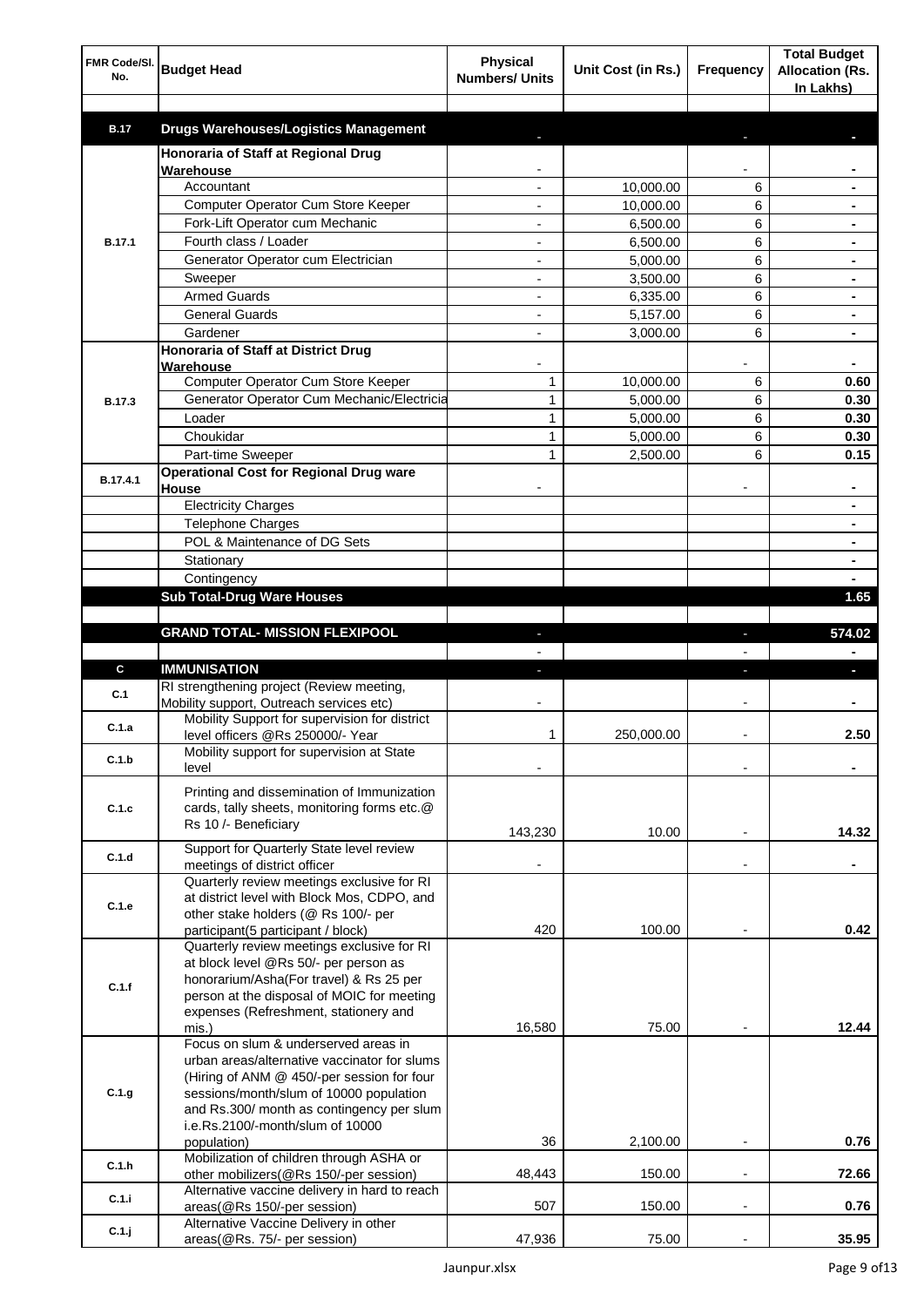| FMR Code/SI.<br>No. | <b>Budget Head</b>                                                                                                                                                                                              | <b>Physical</b><br><b>Numbers/ Units</b> | Unit Cost (in Rs.) | Frequency                | <b>Total Budget</b><br><b>Allocation (Rs.</b><br>In Lakhs) |
|---------------------|-----------------------------------------------------------------------------------------------------------------------------------------------------------------------------------------------------------------|------------------------------------------|--------------------|--------------------------|------------------------------------------------------------|
| C.1.k               | To develop micro plan at sub-centre level(@<br>Rs 100/- per sub centre)                                                                                                                                         | 507                                      | 100.00             |                          | 0.51                                                       |
| C.1.1               | For consolidation of micro plans at block<br>level (@ Rs 1000/-per block per PHC and                                                                                                                            |                                          |                    |                          |                                                            |
|                     | Rs 2000/- per district)<br>POL for vaccine delivery from State to                                                                                                                                               | 23                                       | 1,000.00           |                          | 0.23                                                       |
| C.1.m               | district and from district to PHC/CHCs(@ Rs<br>150000/- per district per year)                                                                                                                                  | 1                                        | 150,000.00         |                          | 1.50                                                       |
|                     | Consumables for computer including                                                                                                                                                                              |                                          |                    |                          |                                                            |
| C.1.n               | provision for internet access for RIMS (@<br>Rs 400/- per month per district)                                                                                                                                   | 1                                        | 400.00             | 12                       | 0.05                                                       |
| C.1.o               | Red/Black plastic bags etc.(@ Rs 3 per bag                                                                                                                                                                      |                                          |                    |                          |                                                            |
|                     | and 2 bags per session)<br>Hub Cutter/Bleach/Hypochlorite solution/                                                                                                                                             | 96,886                                   | 3.00               | 2                        | 5.81                                                       |
| C.1.p               | Twin buckets(@ Rs 1200/- per PHC/CHC                                                                                                                                                                            |                                          |                    |                          |                                                            |
|                     | per year)                                                                                                                                                                                                       | 21                                       | 1,200.00           |                          | 0.25                                                       |
| C.1.q               | Safety Pits(@ Rs 5250/- per pit)                                                                                                                                                                                | 9                                        | 5,250.00           |                          | 0.47                                                       |
|                     | Other Specific requirement<br>Fund for annual maintenance operation of                                                                                                                                          |                                          |                    | $\blacksquare$           |                                                            |
|                     | WIC/WIF at division level @ Rs.40000/unit                                                                                                                                                                       |                                          |                    |                          |                                                            |
|                     | of WIC/WIF                                                                                                                                                                                                      |                                          | 40,000.00          |                          |                                                            |
|                     | POL for generators and operational                                                                                                                                                                              |                                          |                    |                          |                                                            |
| C.1.r               | expenses at divisional vaccine storage point<br>@ Rs 2.00 Lakhs/ year/division vaccine                                                                                                                          |                                          |                    |                          |                                                            |
|                     | store points                                                                                                                                                                                                    |                                          | 200,000.00         |                          |                                                            |
|                     | Electricity bill for WIC/WIF AT state and                                                                                                                                                                       |                                          |                    |                          |                                                            |
|                     | divisional level @ Rs 1.50Lakhs/year<br>/division store points                                                                                                                                                  |                                          | 150,000.00         |                          |                                                            |
|                     | <b>AEFI Kits</b>                                                                                                                                                                                                | 129                                      | 200.00             |                          | 0.26                                                       |
| C.2                 | <b>Salary of Contractual Staffs</b>                                                                                                                                                                             | $\blacksquare$                           |                    | $\overline{\phantom{a}}$ |                                                            |
| C.2.2               | Computer Assistants at District level                                                                                                                                                                           | $\mathbf{1}$                             | 10,000.00          | 6                        | 0.60                                                       |
| C.3                 | <b>Training under Immunisation</b>                                                                                                                                                                              | $\overline{a}$                           |                    | $\overline{a}$           |                                                            |
| C.3.1               | District level Orientation training including<br>Hep B, Measles, AEFI & JE(wherever<br>required) for 2 days ANM, Multi Purpose<br>Health Worker (Male), LHV, Health<br>Assistant (Male/Female), Nurse Midwives, |                                          |                    |                          |                                                            |
|                     | BEEs & other staff (as per RCH norms) @<br>Rs 46200/batch                                                                                                                                                       | 30                                       | 46,200.00          |                          | 13.86                                                      |
| C.3.2               | Three day training including Hep B, Measles<br>& JE(wherever required) of Medical Officers<br>of RI using revised MO training module) @                                                                         |                                          |                    |                          |                                                            |
|                     | Rs 65600/ batch                                                                                                                                                                                                 |                                          | 65,600.00          |                          |                                                            |
| C.3.4               | Two days cold chain handlers training for<br>block level cold chain handlers by State and<br>district cold chain officers @ Rs<br>26600/batch                                                                   | 1                                        | 26,600.00          |                          | 0.27                                                       |
|                     | One day training of block level data handlers                                                                                                                                                                   |                                          |                    |                          |                                                            |
| C.3.5               | by DIOs and District cold chain officer to                                                                                                                                                                      |                                          |                    |                          |                                                            |
|                     | train about the reporting formats of<br>immunization @ Rs 300/ person                                                                                                                                           | 24                                       | 300.00             | $\overline{\phantom{a}}$ | 0.07                                                       |
|                     | Intensified immunization training of front                                                                                                                                                                      |                                          |                    |                          |                                                            |
| C.3.6               | line workers @ Rs 86660/batch                                                                                                                                                                                   | 17                                       | 86,660.00          | $\blacksquare$           | 14.73                                                      |
| C.4                 | <b>Cold Chain Maintenance</b>                                                                                                                                                                                   |                                          |                    |                          |                                                            |
|                     | Cold chain maintenance at PHC/CHC Level<br>(@Rs. 750/PHC/CHC per year)                                                                                                                                          | 22                                       | 750.00             |                          | 0.17                                                       |
|                     | Cold chain maintenance at District Level<br>(@Rs. 15000/year)                                                                                                                                                   | 1                                        | 15,000.00          |                          | 0.15                                                       |
| C.5                 | Asha Incentives- for full immunization @<br>RS.100 per child for full immunization in first<br>year and Rs.50 per child for ensuring<br>complete immunization up to 2nd year of                                 |                                          |                    |                          |                                                            |
|                     | age.(94.22% of the fund)                                                                                                                                                                                        | 143,230                                  | 150.00             |                          | 202.43                                                     |
|                     | <b>TOTOAL - ROUTINE IMMUNIZATION</b>                                                                                                                                                                            |                                          |                    |                          | 381.16                                                     |
| D                   | <b>National Disease Control Programmes</b>                                                                                                                                                                      |                                          |                    |                          |                                                            |
|                     |                                                                                                                                                                                                                 |                                          |                    |                          |                                                            |
| Е                   | <b>Integrated Disease Surveillance Project</b><br>(IDSP)                                                                                                                                                        |                                          |                    |                          |                                                            |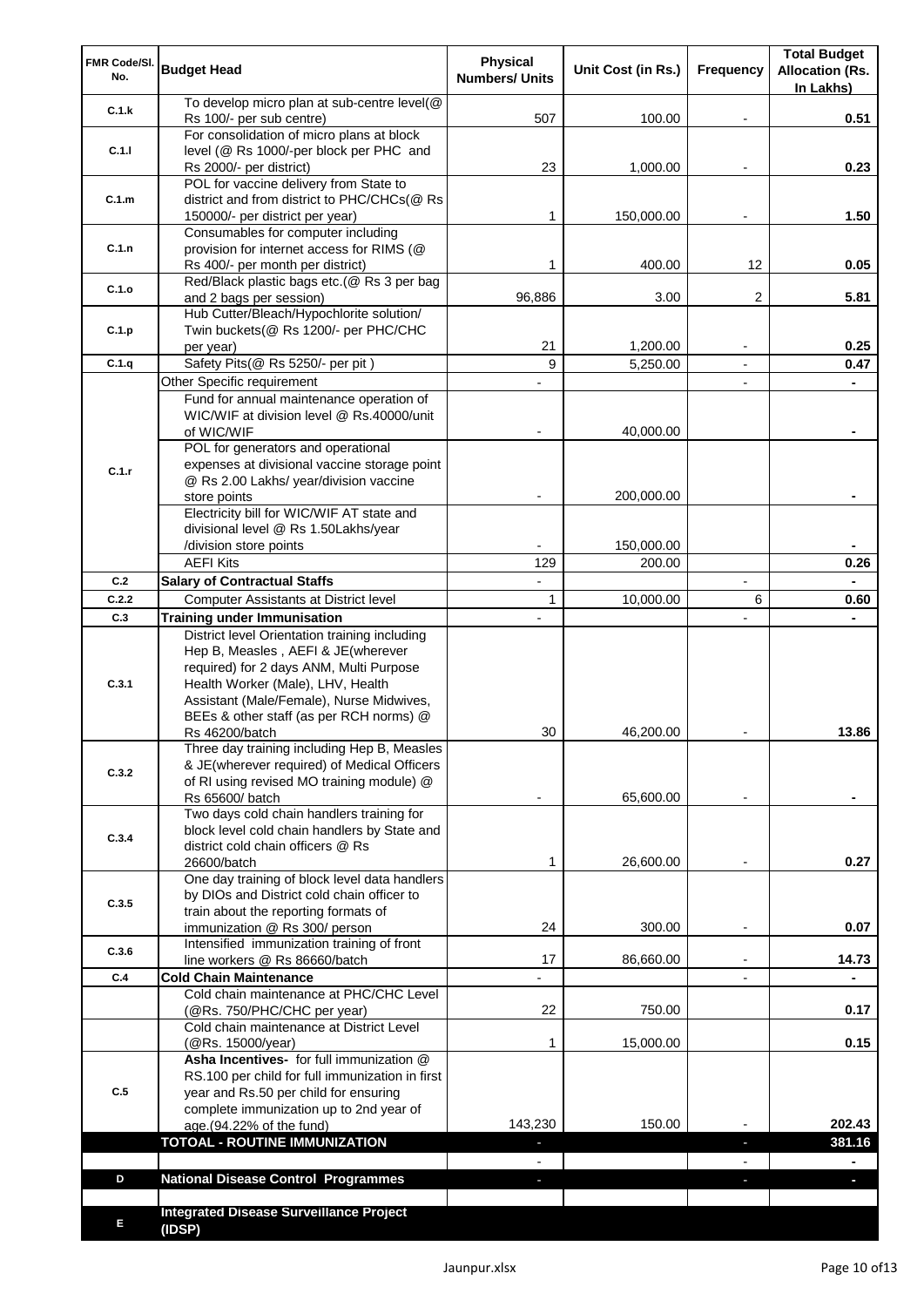| FMR Code/SI.<br>No. | <b>Budget Head</b>                                                                   | <b>Physical</b><br><b>Numbers/ Units</b> | Unit Cost (in Rs.) | <b>Frequency</b> | <b>Total Budget</b><br><b>Allocation (Rs.</b><br>In Lakhs) |
|---------------------|--------------------------------------------------------------------------------------|------------------------------------------|--------------------|------------------|------------------------------------------------------------|
| E.1                 | Operational Costs (Rs. 25000/0 per Month)<br>including 10 Medical Colleges           |                                          |                    |                  | 3.00                                                       |
| E.2                 |                                                                                      |                                          |                    |                  |                                                            |
|                     | Remuneration for Contractual Human Resource                                          |                                          |                    |                  |                                                            |
| E.2.1               | Epidemiologist (Rs. 27500-44000)                                                     |                                          |                    |                  | 3.96                                                       |
| E.2.2               | Microbiologist (Rs. 27500-44000)                                                     |                                          |                    |                  |                                                            |
| E.3.2               | Data Manager (Rs. 18000 per Mth)                                                     |                                          |                    |                  | 1.62                                                       |
| E.3.3               | Data Entry Operator (Rs. 11000/mth)                                                  |                                          |                    |                  | 0.99                                                       |
|                     | <b>Training</b><br>Medical Officers (3 days) @ Rs 50000 /                            |                                          |                    |                  |                                                            |
|                     | Batch, for one batch                                                                 |                                          |                    |                  | ۰                                                          |
| E.8                 | Hospital Pharmacists/Nurses Training (1                                              |                                          |                    |                  |                                                            |
|                     | day) @ Rs.38000 / Batch for 1 batch                                                  |                                          |                    |                  |                                                            |
|                     | One Day Training of Medical College Doctors                                          |                                          |                    |                  |                                                            |
| E.8                 | Costs on account of Newly Formed Districts                                           |                                          |                    |                  |                                                            |
|                     | <b>TOTAL-IDSP</b>                                                                    |                                          |                    |                  | 9.57                                                       |
|                     |                                                                                      |                                          |                    |                  |                                                            |
| F                   | <b>National Vector Borne Disease Control</b>                                         |                                          |                    |                  |                                                            |
|                     | Programme (NVBDCP)                                                                   |                                          |                    |                  |                                                            |
| F.1.1               | <b>Malaria</b>                                                                       |                                          |                    |                  |                                                            |
| F.1.1.b             | <b>ASHA Incentives</b>                                                               |                                          |                    |                  | 2.25                                                       |
| F.1.1.d             | Monitoring, Evaluation & Supervision &<br>Epidemic preparedness including mobility   |                                          |                    |                  | 0.85                                                       |
| F.1.1.e             | <b>IEC/BCC</b>                                                                       |                                          |                    |                  | 0.42                                                       |
| F.1.1.g             | <b>Training/Capacity Building</b>                                                    |                                          |                    |                  | 0.25                                                       |
|                     | Sub Total - Malaria                                                                  |                                          |                    |                  | 3.77                                                       |
| F.1.2               | Dengue & Chikungunya                                                                 |                                          |                    |                  |                                                            |
|                     |                                                                                      |                                          |                    |                  |                                                            |
| F.1.2.a(iⅈ)         | Strengthening Surveillance for Apex Referral<br>Lab & Sentinel Surveillance Hospital |                                          |                    |                  |                                                            |
| F.1.2.c             | Monitoring/Supervision and Rapid Response                                            |                                          |                    |                  | 0.20                                                       |
| F.1.2.d             | <b>Epidemic Preparedness</b>                                                         |                                          |                    |                  | 0.05                                                       |
| F.1.2.e             | Case Management                                                                      |                                          |                    |                  | 0.10                                                       |
| F.1.2.f             | <b>Vector Control And Environmental</b><br>Management                                |                                          |                    |                  |                                                            |
| F.1.2.g             | IEC/ BCC for Social Mobilization                                                     |                                          |                    |                  | 0.10                                                       |
| F.1.2.i             | Training/Workshop                                                                    |                                          |                    |                  | 0.10                                                       |
|                     | Sub Total - Dengue & Chikungunya                                                     |                                          |                    |                  | 0.55                                                       |
| F.1.3               | <b>AES/JE</b>                                                                        |                                          |                    |                  |                                                            |
|                     | Strengthening of Sentinel sites which will                                           |                                          |                    |                  |                                                            |
| F.1.3.a             | include Diagnostics and Case Management,                                             |                                          |                    |                  |                                                            |
|                     | supply of kits by Gol                                                                |                                          |                    |                  |                                                            |
| F.1.3.b             | IEC / BCC Activities & printing material                                             |                                          |                    |                  |                                                            |
|                     | pertaining to JE / AES<br>Capacity Building in case management of                    |                                          |                    |                  |                                                            |
| F.1.3.c             | Medical Officer and paramedical from                                                 |                                          |                    |                  |                                                            |
|                     | PHC/CHC at district level.                                                           |                                          |                    |                  |                                                            |
| F.1.3.d             | Monitoring and supervision                                                           |                                          |                    |                  |                                                            |
| F.1.3.e             | Procurement of Insecticides (Technical                                               |                                          |                    |                  |                                                            |
|                     | Malathion)                                                                           |                                          |                    |                  |                                                            |
| F.1.3.f             | Thermal Fog Machine (Small) @ 0.85                                                   |                                          |                    |                  |                                                            |
|                     | lac/machine<br>Operational cost for Malathion fogging (As                            |                                          |                    |                  |                                                            |
| F.1.3.g             | per Availability of 3 MT Technical Malathion                                         |                                          |                    |                  |                                                            |
|                     | per district)                                                                        |                                          |                    |                  |                                                            |
|                     | Paediatric ICU Establishment and HR &                                                |                                          |                    |                  |                                                            |
| $F.1.3.$ j          | operational cost for Paediatric ICU in                                               |                                          |                    |                  |                                                            |
|                     | <b>Endemic Districts</b>                                                             |                                          |                    |                  |                                                            |
| F.1.3.k             | ASHA Insentivization for sensitizing                                                 |                                          |                    |                  |                                                            |
|                     | community<br>Sub Total - AES/JE                                                      |                                          |                    |                  |                                                            |
| F.1.4               | <b>Lymphatic Filariasis</b>                                                          |                                          |                    |                  |                                                            |
|                     |                                                                                      |                                          |                    |                  |                                                            |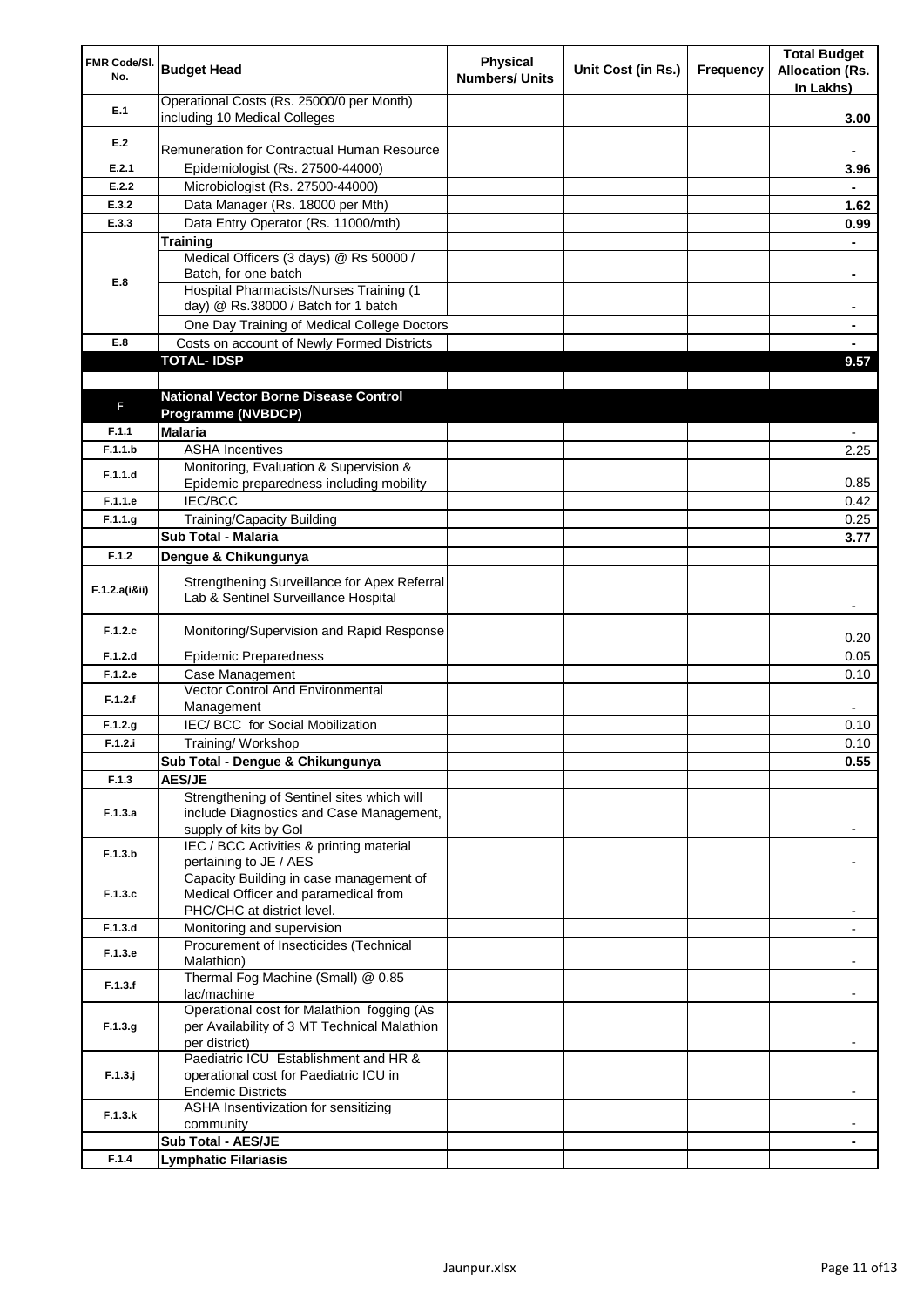| FMR Code/SI.<br>No. | <b>Budget Head</b>                                                                                                                                                                                                                                                    | <b>Physical</b><br><b>Numbers/ Units</b> | Unit Cost (in Rs.) | Frequency      | <b>Total Budget</b><br><b>Allocation (Rs.</b> |
|---------------------|-----------------------------------------------------------------------------------------------------------------------------------------------------------------------------------------------------------------------------------------------------------------------|------------------------------------------|--------------------|----------------|-----------------------------------------------|
|                     |                                                                                                                                                                                                                                                                       |                                          |                    |                | In Lakhs)                                     |
| F.1.4.a             | State Task Force, STAC Meeting, printing<br>forms & register/ Mobility support, district<br>coordination meeting, sensitization of media<br>etc., Morbidity management, monitoring &<br>supervision and mobility support for Rapid<br>response including Line listing |                                          |                    |                | 2.90                                          |
| F.1.4.b             | Micro Filaria Survey                                                                                                                                                                                                                                                  |                                          |                    |                | 0.49                                          |
| F.1.4.c             | Post MDA Assessment by medical colleges<br>(Govt, & Private)/ ICMR institutions                                                                                                                                                                                       |                                          |                    |                | 0.15                                          |
| F.1.4.d             | Training / Sensitization of district level<br>officers on ELF & Drug Distributors /<br>Peripheral health workers                                                                                                                                                      |                                          |                    |                | 4.95                                          |
| F.1.4.e             | Specific IEC/ BCC at State, districts, PHC,<br>Sub Centre & village lable VHSC/GKs                                                                                                                                                                                    |                                          |                    |                | 1.00                                          |
| F.1.4.f             | Honorarium for Drug Distributors including<br>ASHA & Supervisors involve in MDA                                                                                                                                                                                       |                                          |                    |                | 9.70                                          |
| F.1.4.h.ii          | M.F.Survey in Non Endemic districts                                                                                                                                                                                                                                   |                                          |                    |                |                                               |
|                     | Sub Total - Lymphatic Filariasis                                                                                                                                                                                                                                      |                                          |                    |                | 19.19                                         |
| F.1.5<br>F.1.5      | Kalazar<br>Case Search/ Camp Approach                                                                                                                                                                                                                                 |                                          |                    |                |                                               |
| F.1.5.a             | Spray Pumps & Accessories                                                                                                                                                                                                                                             |                                          |                    |                |                                               |
|                     |                                                                                                                                                                                                                                                                       |                                          |                    |                |                                               |
| F.1.5.b             | Operational Cost for Spray including Spray<br>Wages & Pending liability of spray wages                                                                                                                                                                                |                                          |                    |                |                                               |
| F.1.5.c             | Mobility / P.O.L./ Supervision                                                                                                                                                                                                                                        |                                          |                    |                |                                               |
| F.1.5.d             | Monitoring & Evaluation<br>Training for Spraying /IEC/                                                                                                                                                                                                                |                                          |                    |                |                                               |
| F.1.5.e/<br>F.1.5.f | BCC/Advocacy/Incentive to ASHA/Loss of<br>Wages                                                                                                                                                                                                                       |                                          |                    |                |                                               |
|                     | Sub Total - Kalazar                                                                                                                                                                                                                                                   |                                          |                    |                |                                               |
|                     | <b>Cash grant for Decentralized commodities</b>                                                                                                                                                                                                                       |                                          |                    |                |                                               |
|                     | for Malaria + Filaria F.6                                                                                                                                                                                                                                             |                                          |                    |                |                                               |
| F.6(a,b,c,k)        | Drugs (Chloroquine, Primaquine 2.5/7.5mg)<br>and ACT                                                                                                                                                                                                                  |                                          |                    |                | 0.30                                          |
| F.6.f               | D.E.C.                                                                                                                                                                                                                                                                |                                          |                    |                | 10.95                                         |
| F.6.h               | Dengue NS 1 antigen Kit<br>Larvicidal (Temephos, Bti(AS)/Bti (wp)(for                                                                                                                                                                                                 |                                          |                    |                | 0.05                                          |
| F.6.i               | polluted and non polluted water)                                                                                                                                                                                                                                      |                                          |                    |                | 0.90                                          |
|                     | <b>Sub Total- Dec.Commodities</b>                                                                                                                                                                                                                                     |                                          |                    |                | 12.20                                         |
|                     | <b>TOTAL-NVBDCP</b>                                                                                                                                                                                                                                                   |                                          |                    |                | 35.71                                         |
|                     |                                                                                                                                                                                                                                                                       |                                          |                    |                |                                               |
| G                   | <b>National Leprosy Eradication</b><br>Programme(NLEP)                                                                                                                                                                                                                |                                          |                    |                |                                               |
| G.1                 | <b>Case Detection and Management</b>                                                                                                                                                                                                                                  |                                          |                    |                |                                               |
|                     | Specific Plan for high endemic blocks of low                                                                                                                                                                                                                          |                                          |                    |                |                                               |
| G.1.1               | endemic districts                                                                                                                                                                                                                                                     |                                          |                    |                |                                               |
|                     | No. of High endemic blocks in Low endemic<br>Districts (ANCDR more than 10)                                                                                                                                                                                           |                                          |                    |                |                                               |
|                     | House to House Visit by Search team                                                                                                                                                                                                                                   |                                          |                    | $\blacksquare$ | ۰                                             |
|                     | Confrmaton of suspect                                                                                                                                                                                                                                                 |                                          |                    |                | ۰                                             |
|                     | Intensive IEC Activity                                                                                                                                                                                                                                                |                                          |                    |                | ٠                                             |
| G.1.2               | <b>Services in Urban services</b>                                                                                                                                                                                                                                     |                                          |                    |                | $\blacksquare$                                |
|                     | Urban Project 2 Mega cities, 2 medium City<br>2, 8 Medium City 1, 40 Townships                                                                                                                                                                                        |                                          |                    |                | 1.14                                          |
| G.1.3               | <b>ASHA involvement</b>                                                                                                                                                                                                                                               |                                          |                    |                |                                               |
|                     | <b>ASHA Sensitization</b>                                                                                                                                                                                                                                             |                                          |                    |                | 0.412                                         |
|                     | <b>ASHA Incentive for Services</b>                                                                                                                                                                                                                                    |                                          |                    |                | 0.223                                         |
| G.1.4               | <b>Materials &amp; Supplies</b>                                                                                                                                                                                                                                       |                                          |                    |                |                                               |
|                     | Supportive Drugs & Dressing materials                                                                                                                                                                                                                                 |                                          |                    |                | 0.50                                          |
|                     | Laboratory reagents and equipments<br>scalpels etc.                                                                                                                                                                                                                   |                                          |                    |                | 0.08                                          |
|                     | Printing works                                                                                                                                                                                                                                                        |                                          |                    |                | 0.36                                          |
| G.1.5               | <b>NGO Services</b>                                                                                                                                                                                                                                                   |                                          |                    |                | $\blacksquare$                                |
| G.2                 | <b>DPMR</b>                                                                                                                                                                                                                                                           |                                          |                    |                | $\blacksquare$                                |